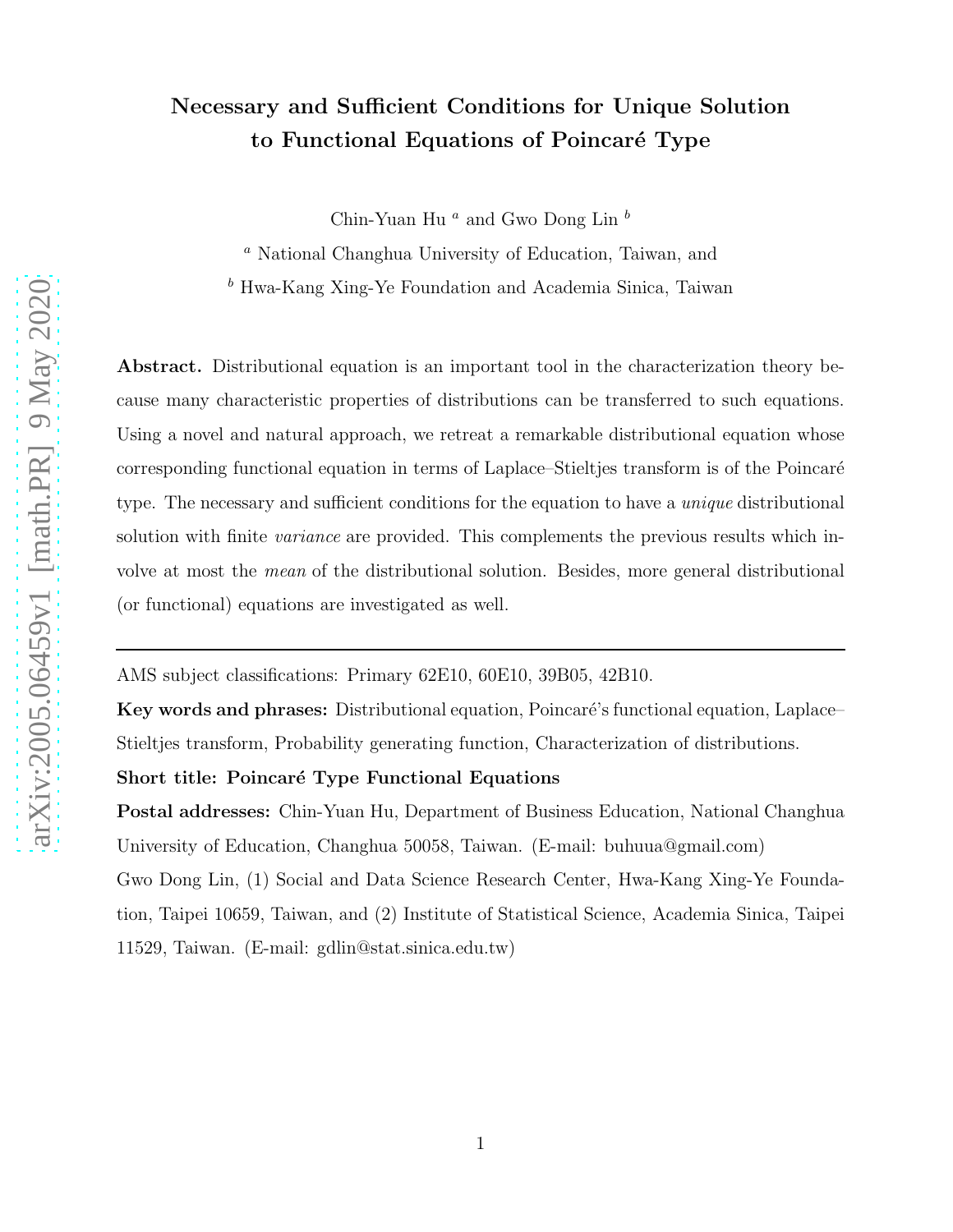## 1. Introduction

One useful method to characterize probability distributions is through suitable distributional equations (see, e.g., Ramachandran and Lau 1991, Rao et al. 1994, Lin 1994, Hu and Lin 2001, 2018, and the references therein). In this paper, we will retreat a remarkable distributional equation described below.

Let X and T be two nonnegative random variables having distributions F and  $F_T$ , respectively, denoted  $X \sim F_X = F$ ,  $T \sim F_T$ . Let  $\{X_i\}_{i=1}^{\infty}$  be a sequence of independent and identically distributed (i.i.d.) random variables having distribution F on  $\mathbb{R}_+ \equiv [0, \infty)$ , and let  $\{T_i\}_{i=1}^{\infty}$  be another sequence of i.i.d. random variables having distribution  $F_T$ . Moreover, let N be a random variable taking values in  $\mathbb{N}_0 \equiv \{0, 1, 2, \ldots\}$ , and assume that all the random variables  $X, X_i, T, T_i, N$  are independent. For given T and N, we will investigate the distributional equation

$$
X \stackrel{\text{d}}{=} \sum_{i=1}^{N} T_i X_i,\tag{1}
$$

where  $\frac{d}{dx}$  means equality in distribution and the summation is zero if N takes value 0. For applications of Eq (1) in various fields, see, e.g., the survey paper by Liu (1997).

Let  $P_N$  denote the probability generating function (pgf) of N and let  $\hat{F}$  be the Laplace– Stieltjes transform of  $X \sim F$ ; namely,  $P_N(t) = \mathbf{E}[t^N] = \sum_{k=0}^{\infty} Pr(N = k)t^k$ ,  $t \in [0, 1]$ , where  $0^0 \equiv 1$ , and  $\hat{F}(s) = \mathbf{E}[\exp(-sX)], s \ge 0.$  Then the distributional equation (1) can be further transferred to the following functional equation in terms of  $\hat{F}$ ,  $F_T$  and  $P_N$ :

$$
\hat{F}(s) = P_N\bigg(\int_0^\infty \hat{F}(ts) dF_T(t)\bigg) = P_N\big(\mathbf{E}[\exp(-sTX)]\big), \ \ s \ge 0. \tag{2}
$$

When  $F_T$  is a degenerate distribution at  $p \in (0, 1)$ , namely,  $Pr(T = p) = 1$ , Eq (1) reduces to  $X \triangleq \sum_{i=1}^{N} pX_i$ , and Eq (2) is exactly the Poincaré functional equation

$$
\hat{F}(s) = P_N(\hat{F}(ps)), \quad s \ge 0,
$$
\n(3)

which arises in the Galton–Watson processes (Poincaré 1886, 1890). So we call the general Eq  $(2)$  a functional equation of the Poincaré type.

It is seen that once Eq (1) or Eq (2) has a solution  $X \sim F$ , each constant multiplication of X also plays a solution to Eq  $(1)$ . However, the solution might be unique, provided we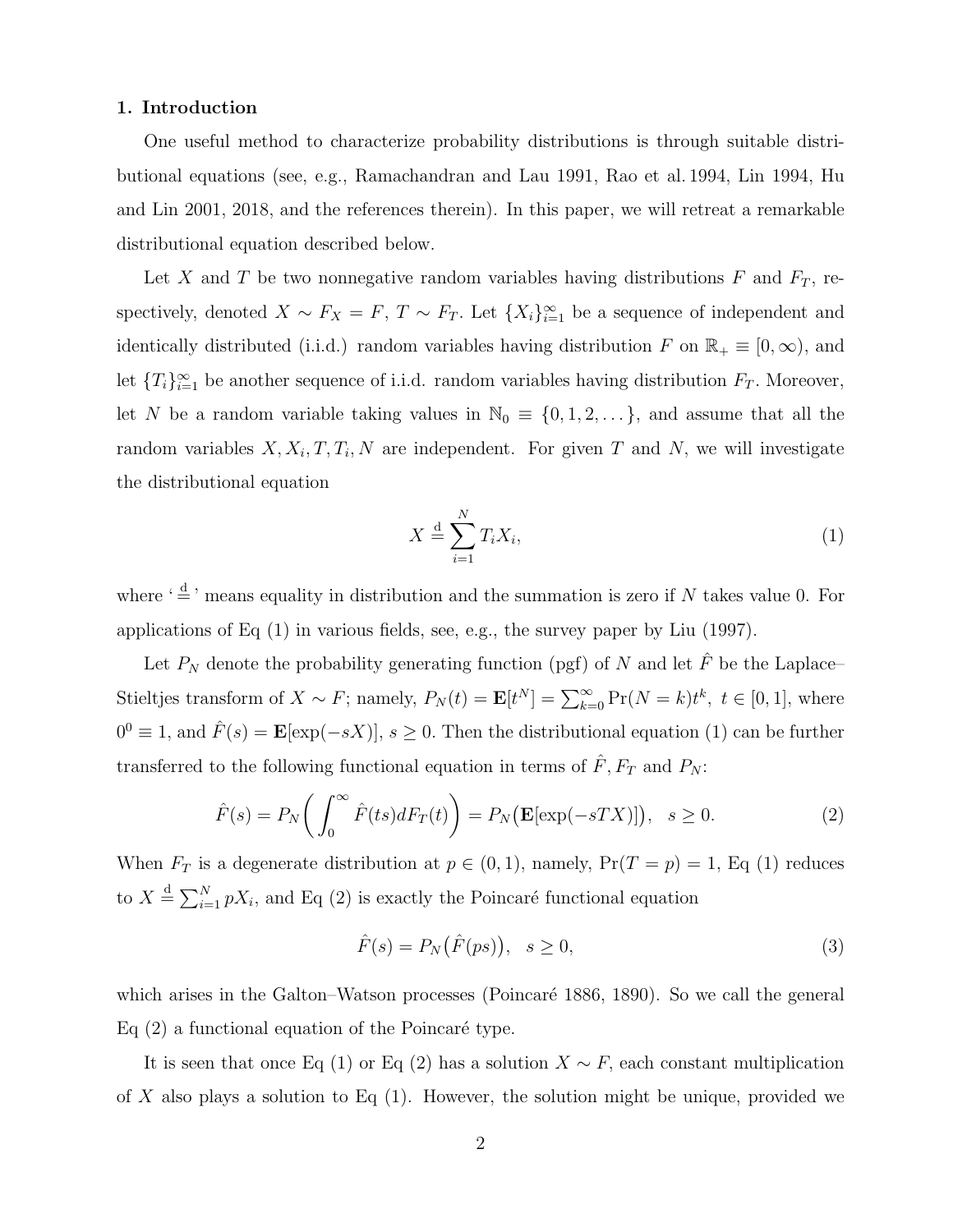fix the mean of the distributions. In this sense, Eq  $(1)$  or Eq  $(2)$  becomes a characteristic property of the distributional solution. A typical example is the classical characterization of the exponential distribution through Eq  $(3)$ , where we can take N obeying the geometric distribution:  $Pr(N = n) = p(1 - p)^{n-1}$ ,  $n \ge 1$ ; see, e.g., Azlarov and Volodin (1986), p. 79.

The properties of the solutions  $X \sim F$  heavily depend on those of the given T and N. Some results about Eqs (1) and (2) are available in the literature. For example, denote the counting number  $\tilde{N} = \sum_{i=1}^{N} \mathbb{I}_{\{T_i > 0\}}$ , where  $\mathbb{I}_A$  is the indicator function of the set A. Then for given N and  $T \sim F_T$  with the conditions  $Pr(\tilde{N} = 0 \text{ or } 1) < 1$  and  $Pr(T = 0 \text{ or } 1) < 1$  (which are used to exclude some trivial cases), the following results hold (see Liu 2002, Theorem 1.1, and the references therein):

(i) Eq (1) (or Eq (2)) has a solution  $0 \leq X \sim F$  iff the random variables N and T together satisfy the conditions

$$
\Pr(T > 0)\mathbf{E}[N] > 1, \quad \mathbf{E}[N]\mathbf{E}[T^{\alpha}] = 1 \quad \text{and} \quad \mathbf{E}[T^{\alpha}\log T] \le 0 \quad \text{for some } \alpha \in (0, 1]; \tag{4}
$$

(ii) Eq (1) (or Eq (2)) has a solution  $0 \leq X \sim F$  with finite mean iff the random variables N and T together satisfy the conditions

$$
\Pr(T > 0)\mathbf{E}[N] > 1, \quad \mathbf{E}[N]\mathbf{E}[T] = 1, \quad \mathbf{E}[N\log^+ N] < \infty \quad \text{and} \quad \mathbf{E}[T\log T] < 0,\tag{5}
$$

where  $\log^+ x = \log x$  if  $x \ge 1$  and  $\log^+ x = 0$  otherwise, and  $0 \log 0 \equiv 0$ .

One of the main purposes in this paper is to find the necessary and sufficient conditions for which Eq (2) (or Eq (1)) has a *unique* solution F (on  $\mathbb{R}_+$ ) with a fixed mean and finite variance, and hence it can be used to characterize distributions. This complements the above results (i) and (ii) which involve at most the mean of the distributional solution. Our approach is different from the previous ones and is somehow more natural. Moreover, some general cases are also investigated. The main results are stated in the next section, while their proofs are given in Section 4. The needed lemmas are provided in Section 3. Finally, we have some discussions in Section 5.

#### 2. Main results

We start with the simplest case Eq  $(1)$  (or Eq  $(2)$ ). More complicated cases will follow.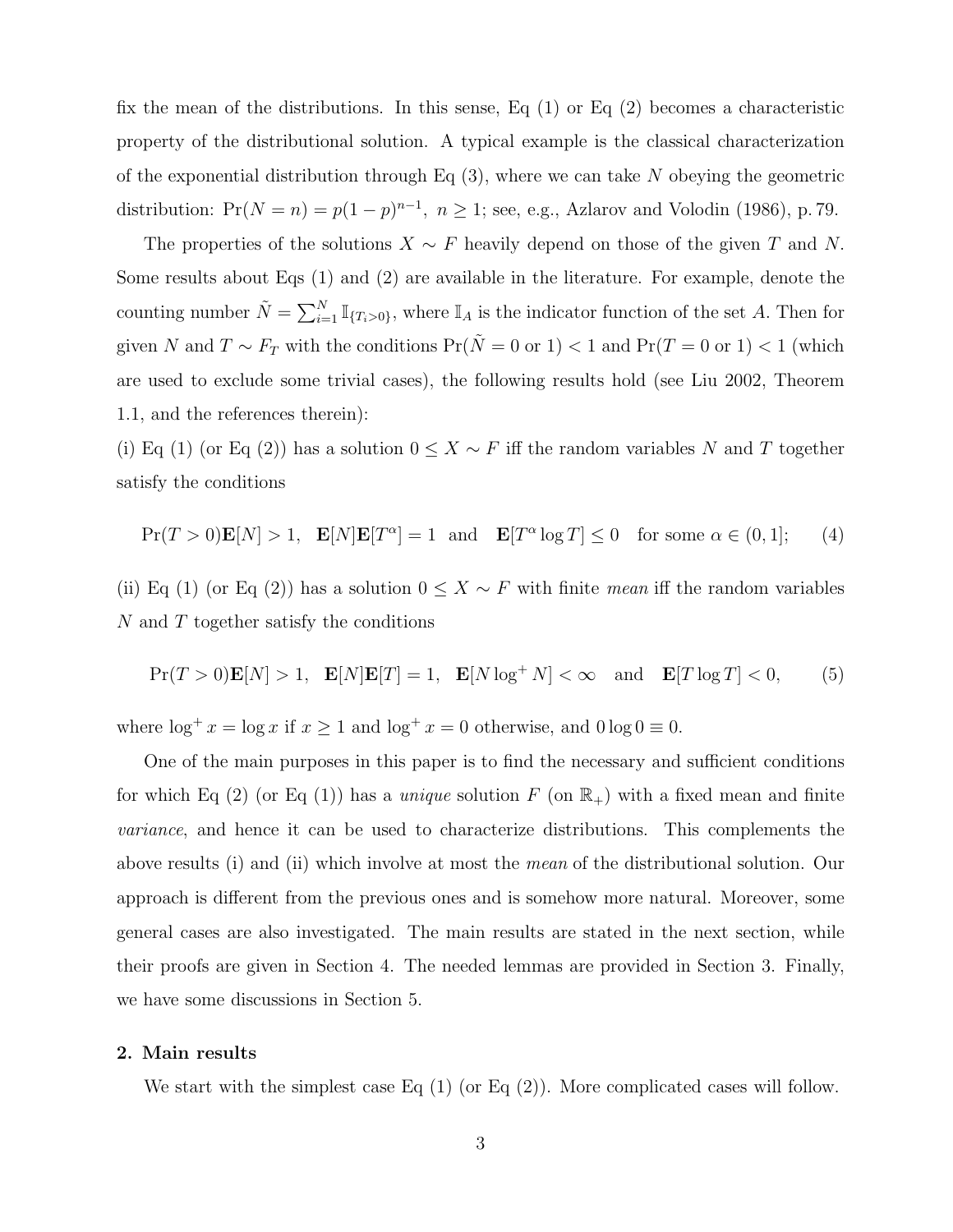**Theorem 1.** Let  $0 \leq X \sim F$  with Laplace–Stieltjes transform  $\hat{F}$  and  $\mu = \mathbf{E}[X] \in (0, \infty)$ . Let  $T \geq 0$  and  $N \geq 0$  be two given random variables, where N takes values in  $\mathbb{N}_0$  and has pgf  $P_N$ . Then for given  $\mu$ , the random variables N and T together satisfy the conditions

$$
\mathbf{E}[N]\mathbf{E}[T] = 1, \quad 0 < \mathbf{E}[T^2] < \mathbf{E}[T] < 1, \quad \text{and} \quad \mathbf{E}[N^2] < \infty \tag{6}
$$

iff the functional equation (2) has exactly one solution F with mean  $\mu$  and a finite variance. Moreover, the variance is of the form

$$
Var(X) = \frac{(\mathbf{E}[T])^2 Var(N) + \mathbf{E}[N]Var(T)}{1 - \mathbf{E}[N]\mathbf{E}[T^2]} \cdot \mu^2
$$
\n(7)

with  $\mathbf{E}[N] = 1/\mathbf{E}[T]$ .

Unlike the previous results (i) and (ii) (which assume some initial conditions on  $\tilde{N}$  and T to exclude the trivial cases), we don't assume explicitly any initial condition in Theorem 1. But each of the sufficiency and necessity parts does imply implicitly the following:  $Pr(N =$ 1) < 1 or  $Pr(T = 1)$  < 1. To see this, if on the contrary  $Pr(N = 1) = Pr(T = 1) = 1$ , then the second condition in (6) fails to hold. Moreover, in this case, Eqs (1) and (2) reduce to the identities  $X \stackrel{d}{=} X_1$  and  $\hat{F}(s) = \hat{F}(s)$ ,  $s \ge 0$ , respectively, so the solution to Eq (2) is not unique, a contradiction to the assumption in the sufficiency part.

The following result is about a characterization of degenerate distributions.

Corollary 1. Under the setting of Theorem 1, the functional equation (2) has exactly one solution F degenerate at mean  $\mu = \mathbf{E}[X]$  iff the random variables N and T are degenerate at  $\mathbf{E}[N]$  and  $\mathbf{E}[T]$ , respectively, and  $\mathbf{E}[T] = (\mathbf{E}[N])^{-1} \in (0,1)$ ; precisely,  $Pr(N = n_0) = 1$  for some integer  $n_0 \geq 2$  and  $Pr(T = 1/n_0) = 1$ .

When  $Pr(T = p) = 1$  for some  $p \in (0, 1)$  in Theorem 1, we are able to rewrite Hu and Cheng's (2012) Theorem 1 with  $\alpha = 1$  and Corollary 1 as follows.

**Corollary 2.** Let  $p \in (0,1)$  and  $\mu \in (0,\infty)$  be two constants. Let  $N \geq 0$  be a random variable taking values in  $\mathbb{N}_0$  and let  $0 \leq X \sim F$  with mean  $\mu$  and Laplace–Stieltjes transform  $\hat{F}$ . Then for given  $\mu$ , the random variable N satisfies the conditions

$$
\mathbf{E}[N] = 1/p \text{ and } \mathbf{E}[N^2] < \infty
$$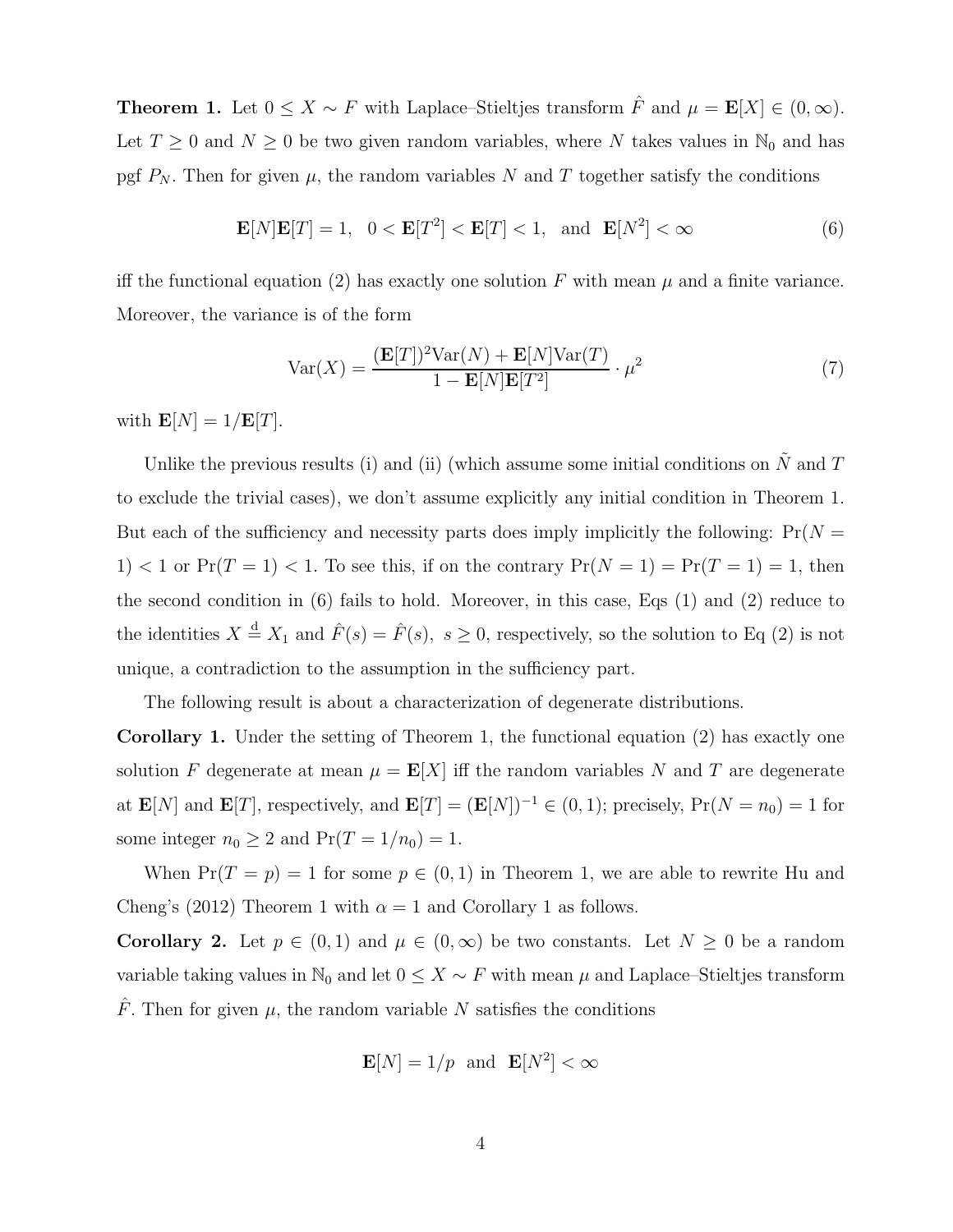iff the Poincaré functional equation (3) has exactly one solution F with mean  $\mu$  and a finite variance. Moreover, the variance is equal to

$$
Var(X) = \frac{p^2 Var(N)}{1 - p} \cdot \mu^2.
$$

It is seen that the set of conditions  $(5)$  is stronger than  $(4)$ , while  $(6)$  is stronger than both  $(4)$  and  $(5)$ , as seen below. This in turn implies that the solution F in Theorem 1 belongs to the classes of the previous solutions to Eq (2) under conditions (4) or (5).

**Proposition 1.** Suppose that  $N$  and  $T$  are two nonnegative random variables satisfying  $\mathbf{E}[N]\mathbf{E}[T] = 1$  and  $0 < \mathbf{E}[T^2] < \mathbf{E}[T] < 1$ . Then  $\Pr(T > 0)\mathbf{E}[N] > 1$  and  $\mathbf{E}[T \log T] < 0$ .

If, in addition to (1), assume that  $N \geq m$ , where  $m \geq 1$  is an integer, then we can split the RHS of (1) into two parts:

$$
X \stackrel{\text{d}}{=} \sum_{i=1}^{m} T_i X_i + \sum_{j=1}^{N^*} T_{j+m} X_{j+m}, \tag{8}
$$

where  $N^* = N - m \geq 0$ . This is equivalent to study the functional equation

$$
\hat{F}(s) = \left(\int_0^\infty \hat{F}(ts) dF_T(t)\right)^m P_N\left(\int_0^\infty \hat{F}(ts) dF_T(t)\right)
$$
\n
$$
= \left(\mathbf{E}[\exp(-sTX)]\right)^m P_N\left(\mathbf{E}[\exp(-sTX)]\right), \quad s \ge 0,
$$
\n(9)

where  $N \geq 0$  as in Eq (2).

In the next two theorems, we consider Eq (9) for the cases  $m = 1$  and  $m \ge 2$ , separately (see the explanations right after Theorem 3).

**Theorem 2.** Let  $0 \le X \sim F$  with Laplace–Stieltjes transform  $\hat{F}$  and  $\mu = \mathbf{E}[X] \in (0, \infty)$ . Let  $T \geq 0$  and  $N \geq 0$  be two given random variables, where N takes values in  $\mathbb{N}_0$  and has pgf  $P_N$ . Then for given  $\mu$ , the random variables N and T together satisfy the conditions

$$
\mathbf{E}[N] = \frac{1 - \mathbf{E}[T]}{\mathbf{E}[T]}, \quad 0 < \mathbf{E}[T^2] < \mathbf{E}[T] < 1, \quad \text{and} \quad \mathbf{E}[N^2] < \infty \tag{10}
$$

iff the functional equation (9) with  $m = 1$  has exactly one solution F with mean  $\mu$  and a finite variance. Moreover, the variance is of the form

$$
Var(X) = \frac{(\mathbf{E}[T])^2 Var(N) + \mathbf{E}[N+1]Var(T)}{1 - \mathbf{E}[N+1]\mathbf{E}[T^2]} \cdot \mu^2
$$
\n(11)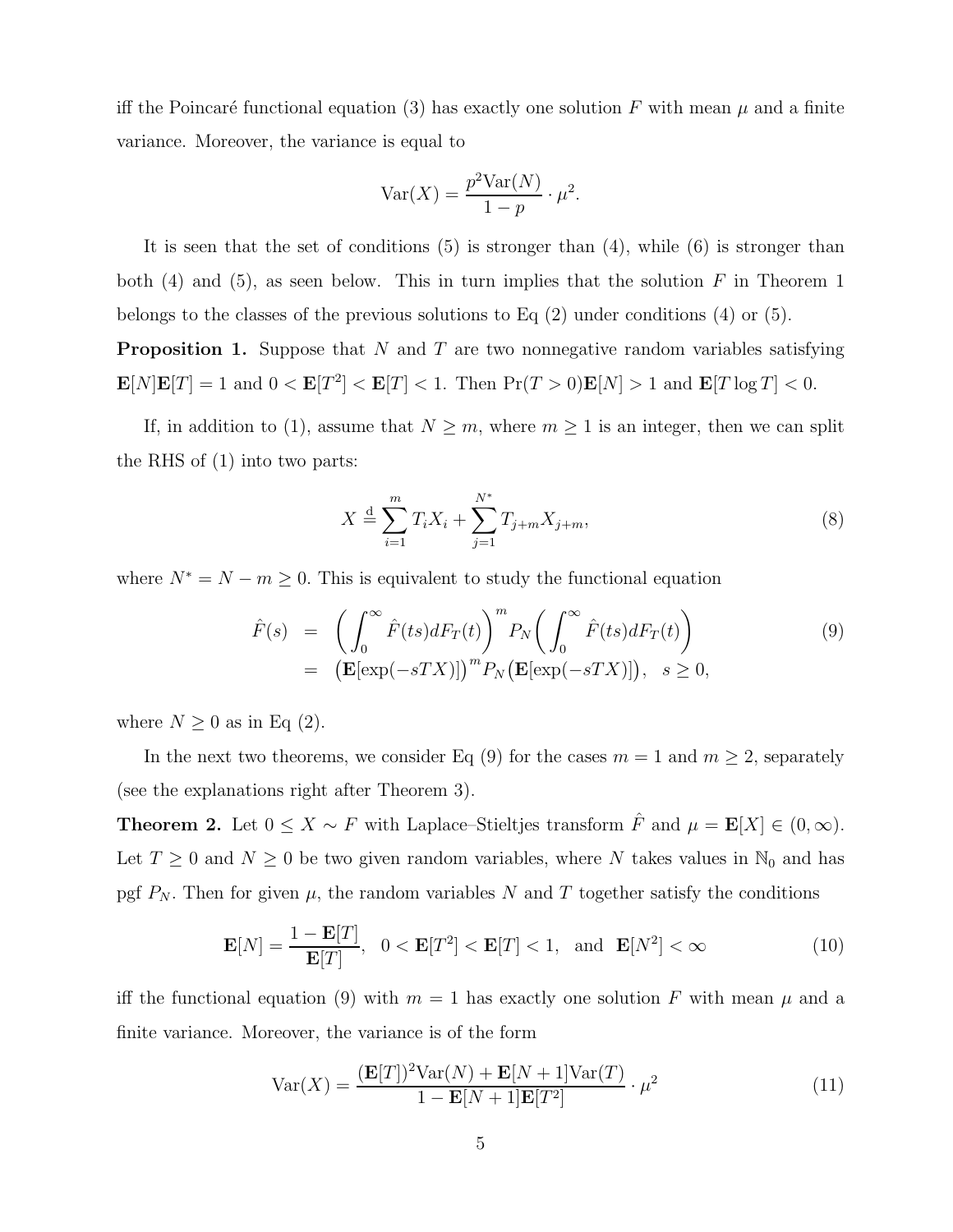with  $\mathbf{E}[N] = (1 - \mathbf{E}[T]) / \mathbf{E}[T]$ .

**Corollary 3.** Under the setting of Theorem 2, the functional equation (9) with  $m = 1$ has exactly one solution F degenerate at mean  $\mu = \mathbf{E}[X]$  iff the random variables N and T are degenerate at  $\mathbf{E}[N]$  and  $\mathbf{E}[T]$ , respectively, and  $\mathbf{E}[T] = 1/(\mathbf{E}[N] + 1) \in (0, 1)$ ; precisely,  $Pr(N = n_0) = 1$  for some integer  $n_0 \ge 1$  and  $Pr(T = 1/(n_0 + 1)) = 1$ .

When  $Pr(T = p) = 1$  for some  $p \in (0, 1)$ , Theorem 2 reduces to the following. **Corollary 4.** Under the setting of Corollary 2, the random variable  $N$  satisfies the conditions

$$
\mathbf{E}[N] = (1 - p)/p \text{ and } \mathbf{E}[N^2] < \infty
$$

iff the functional equation

$$
\hat{F}(s) = \hat{F}(ps)P_N(\hat{F}(ps)), \quad s \ge 0,
$$

has exactly one solution  $F$  with mean  $\mu$  and a finite variance. Moreover, the variance equals

$$
Var(X) = \frac{p^2 Var(N)}{1 - p} \cdot \mu^2.
$$

**Theorem 3.** Let  $0 \le X \sim F$  with Laplace–Stieltjes transform  $\hat{F}$  and  $\mu = \mathbf{E}[X] \in (0, \infty)$ . Let  $T \geq 0$  and  $N \geq 0$  be two given random variables, where N takes values in  $\mathbb{N}_0$  and has pgf  $P_N$ . Assume further that  $m \geq 2$  is an integer. Then for given  $\mu$ , the random variables N and T together satisfy the conditions

$$
\mathbf{E}[N] = \frac{1 - m\mathbf{E}[T]}{\mathbf{E}[T]}, \quad 0 < \mathbf{E}[T^2] < \mathbf{E}[T] \le \frac{1}{m} < 1, \quad \text{and} \quad \mathbf{E}[N^2] < \infty \tag{12}
$$

iff the functional equation (9) has exactly one solution F with mean  $\mu$  and a finite variance. Moreover, the variance is of the form

$$
Var(X) = \frac{(\mathbf{E}[T])^2 Var(N) + \mathbf{E}[N+m]Var(T)}{1 - \mathbf{E}[N+m] \mathbf{E}[T^2]} \cdot \mu^2
$$
\n(13)

with  $\mathbf{E}[N] = (1 - m\mathbf{E}[T])/\mathbf{E}[T]$ .

Note that we don't exclude the case  $N = 0$  in Theorem 3, because when  $N = 0$ , Eq (9) with  $m \geq 2$  is not a trivial case. Besides, when  $N = 0$ ,  $\mathbf{E}[T]$  in (12) equals  $1/m \leq 1/2 < 1$ , while the first two conditions in (10) fail to hold together. Therefore, Theorem 2 is not a special case of Theorem 3; namely, we cannot derive Theorem 2 from Theorem 3 by just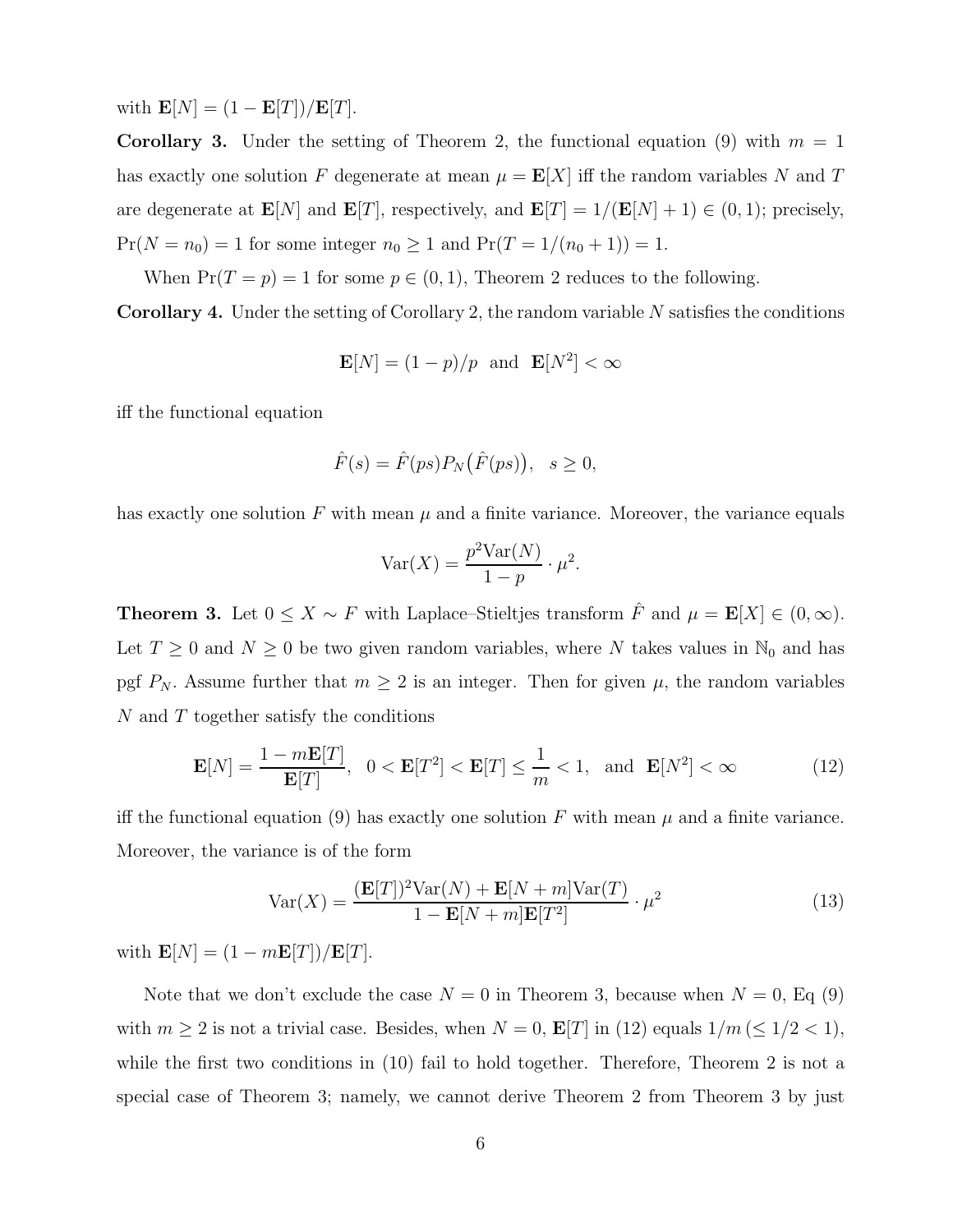letting  $m = 1$ . On the other hand, it is seen that Eq (9) with  $m \ge 2$  and  $N = 0$  is equivalent to Eq (2) with  $N = m \geq 2$ .

Corollary 5. Under the setting of Theorem 3, the functional equation (9) has exactly one solution F degenerate at mean  $\mu = \mathbf{E}[X]$  iff the random variables N and T are degenerate at  $\mathbf{E}[N]$  and  $\mathbf{E}[T]$ , respectively, and  $\mathbf{E}[T] = 1/(\mathbf{E}[N]+m) \in (0, 1/m]$ ; precisely,  $Pr(N = n_0) = 1$ for some integer  $n_0 \geq 0$  and  $Pr(T = 1/(n_0 + m)) = 1$ .

When  $Pr(T = p) = 1$  for some  $p \in (0, 1/m]$ , Theorem 3 reduces to the following.

**Corollary 6.** Under the setting of Corollary 2, assume, in addition,  $p \in (0, 1/m]$ , where  $m \geq 2$  is an integer. Then for given  $\mu$ , the random variable N satisfies the conditions

$$
\mathbf{E}[N] = (1 - mp)/p \text{ and } \mathbf{E}[N^2] < \infty
$$

iff the functional equation

$$
\hat{F}(s) = (\hat{F}(ps))^m P_N(\hat{F}(ps)), \quad s \ge 0,
$$

has exactly one solution  $F$  with mean  $\mu$  and a finite variance. Moreover, the variance equals

$$
Var(X) = \frac{p^2 Var(N)}{1 - p} \cdot \mu^2.
$$

The distributional equations (1) and (8) are homogeneous cases, because  $X, X_1, X_2, \ldots$ are i.i.d random variables. We now consider a nonhomogeneous case defined below. In addition to the setting for Eq (1), suppose  $0 \leq B \sim F_B$  is another random variable independent of all  $X, X_i, T, T_i, N$ . We will find necessary and sufficient conditions on B, T and N for which the distributional equation

$$
X \stackrel{\text{d}}{=} B + \sum_{i=1}^{N} T_i X_i,\tag{14}
$$

has a solution  $X \sim F$  with finite *variance*. Like Eq (2), Eq (14) has the functional form

$$
\hat{F}(s) = \hat{F}_B(s) \cdot P_N \bigg( \int_0^\infty \hat{F}(ts) dF_T(t) \bigg) \n= \hat{F}_B(s) \cdot P_N \big( \mathbf{E}[\exp(-sTX)] \big), \quad s \ge 0.
$$
\n(15)

**Theorem 4.** Let  $0 \leq X \sim F$  with Laplace–Stieltjes transform  $\hat{F}$  and  $\mu = \mathbf{E}[X] \in (0, \infty)$ . Let  $T \geq 0$  and  $N \geq 0$  be two given random variables with finite variances, where N takes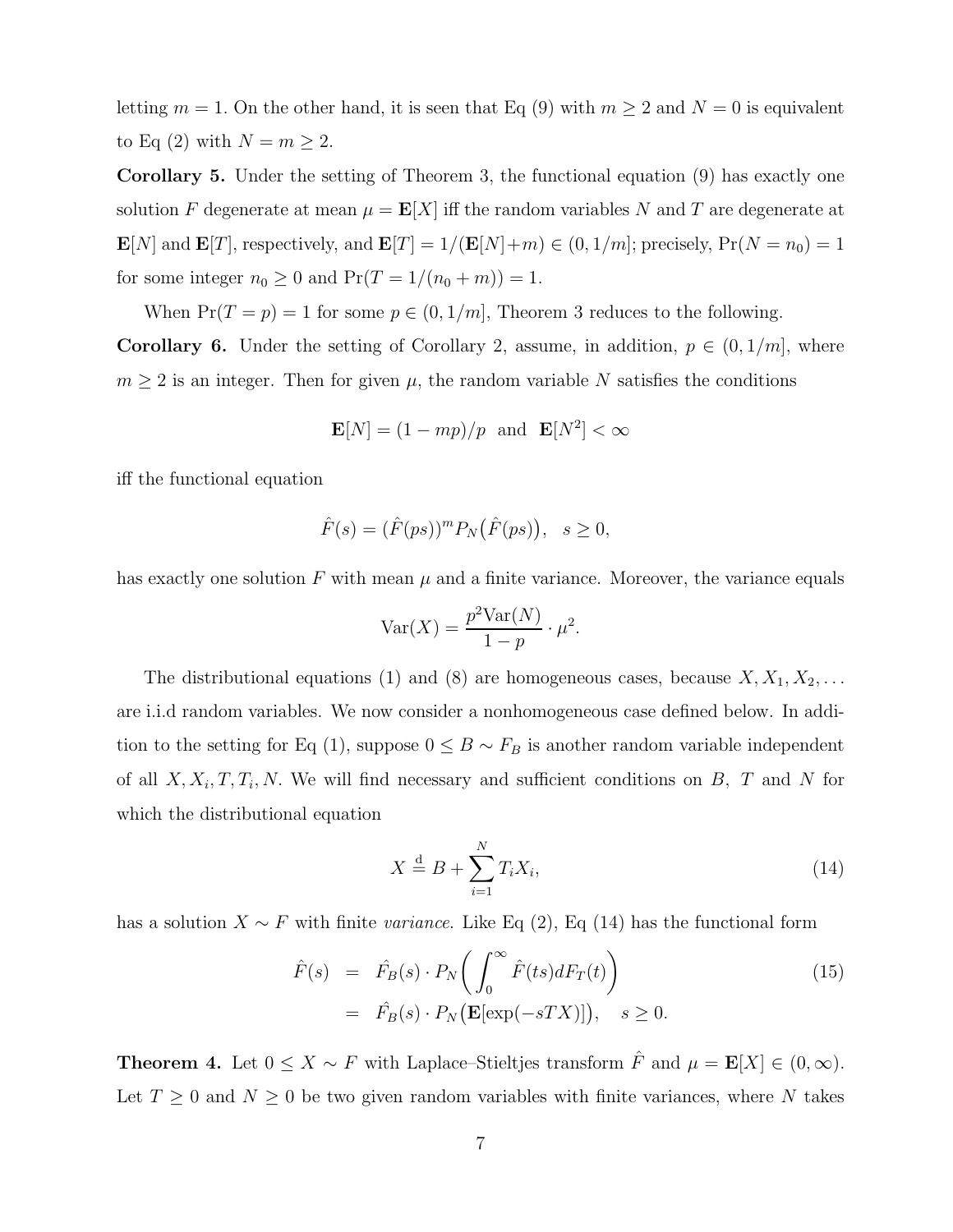values in N<sub>0</sub> and has pgf  $P_N$ . Suppose that  $0 \leq B \sim F_B$  is another random variable with mean  $\mathbf{E}[B] > 0$  and a finite variance. Assume further that (i)  $Pr(N = 0) < 1$ ,  $Pr(T = 0) < 1$ and (ii)  $\text{Var}(B) + \text{Var}(T) + \text{Var}(N) > 0$ . Then for given  $\mu$ , the following statements are true. (a) The random variables  $B, N$  and T together satisfy the conditions

$$
\mu = \frac{\mathbf{E}[B]}{1 - \mathbf{E}[N]\mathbf{E}[T]}, \quad 0 < \mathbf{E}[N]\mathbf{E}[T] < 1, \quad \text{and} \quad 0 < \mathbf{E}[N]\mathbf{E}[T^2] < 1 \tag{16}
$$

iff the functional equation (15) has one solution F with mean  $\mu$  and a finite variance. Moreover, the variance is of the form

$$
Var(X) = \frac{Var(B) + \mu^2 (E[T])^2 Var(N) + \mu^2 E[N] Var(T)}{1 - E[N]E[T^2]}
$$
(17)

with  $\mu = \mathbf{E}[B]/(1 - \mathbf{E}[N]\mathbf{E}[T]).$ 

(b) If, in addition to (16),  $\mathbf{E}[T^2] < \mathbf{E}[T]$ , then the solution F to Eq (15) is unique.

The purpose of the assumptions (i) and (ii) in Theorem 4 is to exclude the trivial cases: (a) if  $N = 0$  or  $T = 0$ , Eq (14) reduces to the equality  $X \stackrel{d}{=} B$ ; (b) if  $Var(B) + Var(T) + Var(N) = 0$ , all B, T, N have degenerate distributions, and so does

The following interesting theorem points out the one-to-one correspondence between solutions to Eq (1) and Eq (18) defined below, where  $\alpha \in (0,1)$ .

**Theorem 5.** Let  $\alpha \in (0, 1)$  and let  $0 \leq T_{\alpha} \sim H_{\alpha}$  have the stable distribution with Laplace– Stieltjes transform  $\hat{H}_{\alpha}(s) = \exp(-s^{\alpha}), s \ge 0$ . Then, under the setting of Eq (1) with given N and T,  $X_* \sim F_*$  is a solution to Eq (1) with a mean  $\mu \in (0, \infty)$  iff  $X_\alpha \sim F_\alpha$ , where  $X_{\alpha} = T_{\alpha} X_{*}^{1/\alpha}$  and  $T_{\alpha}$  is independent of  $X_{*}$ , is a solution to the distributional equation

$$
X \stackrel{\text{d}}{=} \sum_{i=1}^{N} T_i^{1/\alpha} X_i \tag{18}
$$

with  $\lim_{s\to 0^+} (1 - \hat{F}_{\alpha}(s))/s^{\alpha} = \mu \in (0, \infty)$ .

### 3. Lemmas

the solution X.

To prove the main results, we need some lemmas in the sequel. Recall that the pgf  $P_N$  of a random variable N taking values in  $\mathbb{N}_0$  is an absolutely monotone function on [0, 1] with  $P_N(1) = 1$ , because  $P_N(t) = \mathbf{E}[t^N] = \sum_{n=0}^{\infty} r_n t^n$ ,  $t \in [0,1]$ , with each  $r_n = \Pr(N = n) \ge 0$ .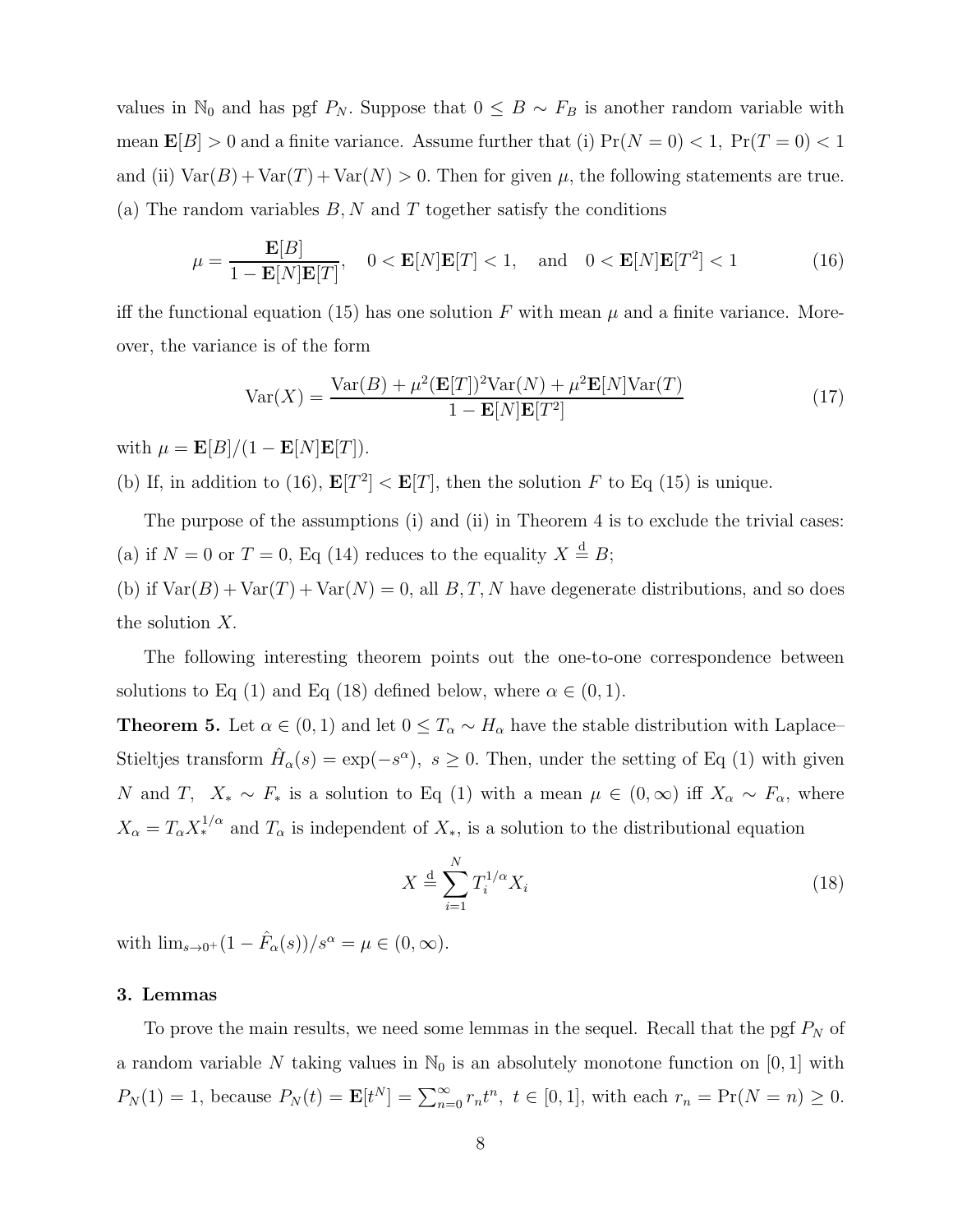For the first two lemmas, see, e.g., Steutel and van Harn (2004), pp. 483–484; Lemma 1 is the so-called Bernstern Theorem.

**Lemma 1.** The Laplace–Stieltjes transform  $\hat{F}$  of a nonnegative random variable  $X \sim F$  is a completely monotone function on  $[0, \infty)$  with  $\hat{F}(0) = 1$ , and vice versa.

**Lemma 2.** Let Q be a pgf on [0, 1] and let  $\rho_1$ ,  $\rho_2$  be two completely monotone functions on  $[0, \infty)$  with  $\rho_1(0) = \rho_2(0) = 1$ . Then each of the composition function  $Q \circ \rho_1$  and the product function  $\rho_1 \rho_2$  is completely monotone on  $[0, \infty)$ , and is the Laplace–Stieltjes transform of a nonnegative random variable.

**Lemma 3.** If  $a, b \in [0, 1]$  and  $t \ge 1$  are three real numbers, then  $|a^t - b^t| \le t|a - b|$ .

**Proof.** If  $t = 1$ , the result is trivial. Suppose now that  $t > 1$ . There are two possible cases for a and b: (i)  $0 \le a \le b \le 1$  and (ii)  $0 \le b \le a \le 1$ . It suffices to prove Case (i), because Case (ii) follows from Case (i) immediately by the symmetry property. Consider the function:  $g(x) = x^t - tx$ ,  $x \in [0,1]$ . Since  $g'(x) = t(x^{t-1} - 1) \leq 0$ ,  $x \in [0,1]$ , the function g is decreasing on [0, 1], Therefore,  $g(a) \ge g(b)$  for Case (i). That is,  $a^t - ta \ge b^t - tb$  for  $0 \le a \le b \le 1$ . Equivalently,  $b^t - a^t \le t(b - a)$  or

$$
|a^t - b^t| = b^t - a^t \le t(b - a) = t|a - b| \text{ for } 0 \le a \le b \le 1.
$$

The proof is complete.

For a proof of the next crucial lemma, see Eckberg (1977), Guljas et al. (1998) or Hu and Lin (2008).

**Lemma 4.** Let  $0 \leq X \sim F$  have a finite positive second moment. Then its Laplace–Stieltjes transform satisfies

$$
\hat{F}(s) \le 1 - \frac{\mu_1^2}{\mu_2} + \frac{\mu_1^2}{\mu_2} e^{-(\mu_2/\mu_1)s}, \quad s \ge 0,
$$
\n(19)

where  $\mu_j$ ,  $j = 1, 2$ , is the jth moment of X.

Note that in Lemma 4, if the variance of X is zero, then  $\mu_2 = \mu_1^2$  and X is degenerate at the mean  $\mu_1 > 0$ . In this case, (19) becomes an equality:  $\hat{F}(s) = e^{-\mu_1 s}$ ,  $s \ge 0$ .

The next two lemmas are taken from Lin (2003, 1993). The sufficiency parts of Corollaries 1, 3, and 5 can be proved directly by using Lemma 5.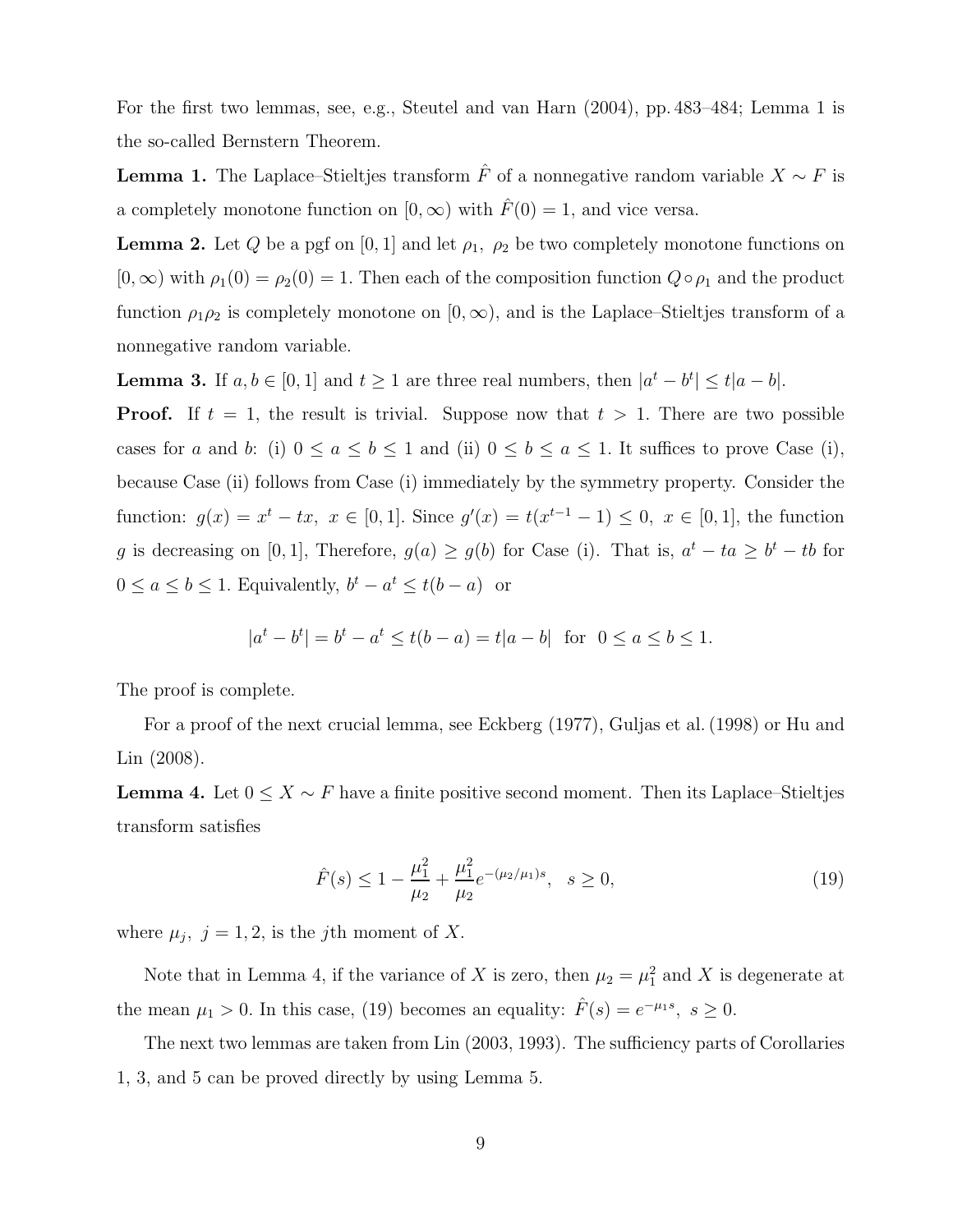**Lemma 5.** Let q be a nonnegative function defined on  $[0, \infty)$  and let q satisfy (i)  $q(0) = 1$ , (ii)  $g'(0) = b \in \mathbb{R} \equiv (-\infty, \infty)$  and (iii) for some positive real  $r \neq 1$ ,  $g(rx) = (g(x))^r$ ,  $x \geq 0$ . Then g is the exponential function  $g(x) = e^{bx}$ ,  $x \ge 0$ .

**Lemma 6.** Let  $0 \le X \sim F$  with Laplace–Stieltjes transform  $\hat{F}$ . Then for each integer  $n \ge 1$ , the *n*th moment  $\mathbf{E}[X^n] = \lim_{s \to 0^+} (-1)^n \hat{F}^{(n)}(s) = (-1)^n \hat{F}^{(n)}(0^+)$  (finite or infinite).

For  $0 \leq X \sim F$  with finite positive mean  $\mu_1$ , we define the first-order equilibrium distribution by  $F_{(1)}(x) = \mu_1^{-1} \int_0^x \overline{F}(y) dy$ ,  $x \ge 0$ , where  $\overline{F}(x) = 1 - F(x)$ . The high-order equilibrium distributions are defined iteratively. Namely, the nth-order equilibrium distribution is  $F_{(n)}(x) = \mu_{(n)}^{-1}$  $\sum_{n=1}^{-1} \int_0^x \overline{F}_{(n-1)}(y) dy$ ,  $x \ge 0$ , provided the mean  $\mu_{(n-1)}$  of  $F_{(n-1)}$  is finite (equivalently, the *n*th moment  $\mu_n = \mathbf{E}[X^n]$  of F is finite). For the next relationship between the means of  ${F_{(n)}}$  and moments of F, see, e.g., Lin (1998), p. 265, or Harkness and Shantaram (1969).

**Lemma 7.** Let  $0 \leq X \sim F$  have the *n*th moment  $\mu_n \in (0, \infty)$  for some  $n \geq 2$ . Then the mean of the  $(n-1)$ th-order equilibrium distribution  $F_{(n-1)}$  is equal to  $\mu_{(n-1)} = \mu_n/(n \mu_{n-1}).$ **Lemma 8.** Let  $0 \leq X \sim F$  with finite mean  $\mu \in (0, \infty)$  and let  $X_{(1)} \sim F_{(1)}$  have the first-order equilibrium distribution. Then for  $s > 0$ , the following statements are true:

(i)  $(1 - \hat{F}(s))/s = \int_0^\infty e^{-sx}(1 - F(x))dx;$ (ii)  $\hat{F}_{(1)}(s) = (1 - \hat{F}(s))/(\mu s) \leq 1;$ (iii)  $(\hat{F}(s) - 1 + \mu s)/s^2 = \mu \int_0^\infty e^{-sx} (1 - F_{(1)}(x)) dx;$ (iv)  $\lim_{s\to 0^+}(1-\hat{F}(s))/s = \mu$  and  $\lim_{s\to 0^+}(\hat{F}(s) - 1 + \mu s)/s^2 = \mathbf{E}[X^2]/2$  (finite or infinite). **Proof.** For part (i), see Lin (1998), p. 260, or Feller (1971), p. 435. Parts (ii) – (iv) follow

from the definition of equilibrium distribution and Lemmas 6 and 7 immediately.

The next two lemmas are key tools to prove the main results.

**Lemma 9.** Let  $0 \le Y_n \sim G_n$ ,  $n = 0, 1, 2, \ldots$ , be a sequence of random variables having the same first two finite moments, say  $\mu_1$  and  $\mu_2$ . Suppose that their Laplace–Stieltjes transforms  ${\{\hat{G}_n\}}_{n=0}^{\infty}$  form a decreasing sequence of functions. Then the limiting function  $\lim_{n\to\infty} \hat{G}_n(s)$  $\hat{G}_{\infty}(s)$ ,  $s \geq 0$ , exists and is the Laplace–Stieltjes transform of a nonnegative random variable, say  $Y_{\infty}$ , which has the mean  $\mathbf{E}[Y_{\infty}] = \mu_1$  and second moment  $\mathbf{E}[Y_{\infty}^2] \in [\mu_1^2, \mu_2]$ .

**Proof.** For each fixed  $s \geq 0$ ,  $\hat{G}_n(s) \in [0,1]$ ,  $n \geq 0$ , so the decreasing sequence  $\{\hat{G}_n(s)\}_{n=0}^{\infty}$ has a limit, denoted  $\hat{G}_{\infty}(s) = \lim_{n \to \infty} \hat{G}_n(s)$ . On the other hand, we have, by Jensen's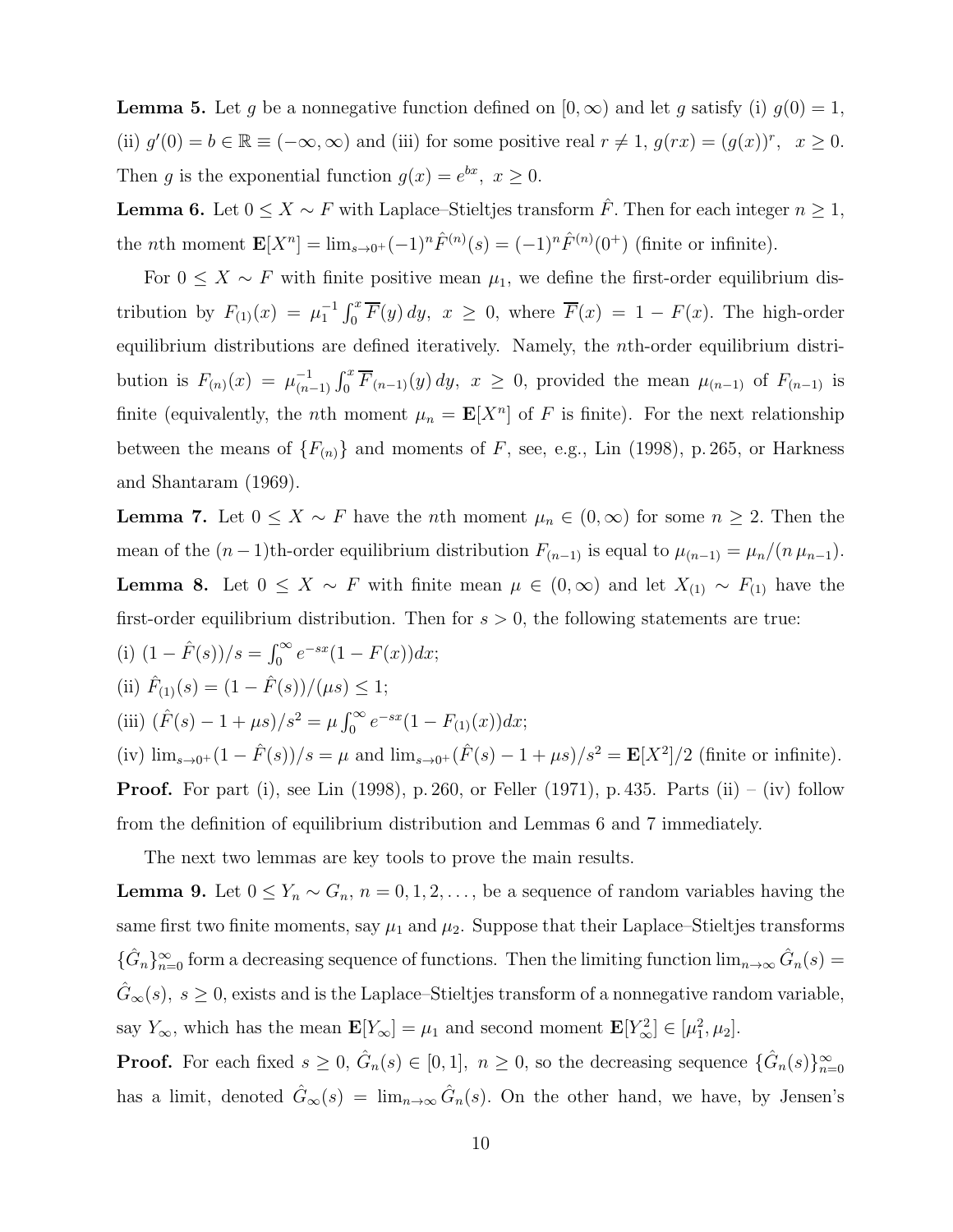inequality and the assumption,

$$
e^{-\mu_1 s} \le \hat{G}_n(s) \le \hat{G}_0(s), \quad s \ge 0, \ n \ge 1. \tag{20}
$$

Therefore, the limiting function  $\hat{G}_{\infty}$  satisfies  $e^{-\mu_1 s} \leq \hat{G}_{\infty}(s) \leq \hat{G}_0(s)$ ,  $s \geq 0$ , and hence  $\lim_{s\to 0^+} \hat{G}_{\infty}(s) = 1 = \hat{G}_{\infty}(0)$ . By the continuity theorem for Laplace–Stieltjes transforms (see, e.g., Steutel and van Harn 2004, p. 479), we conclude that  $\hat{G}_{\infty}$  is the Laplace–Stieltjes transform of a nonnegative random variable, denoted  $Y_{\infty}$ . It remains to verify  $\mathbf{E}[Y_{\infty}] = \mu_1$ and  $\mathbf{E}[Y_{\infty}^2] \in [\mu_1^2, \mu_2]$ . From (20) it follows that the limiting function  $\hat{G}_{\infty}$  satisfies

$$
\frac{1 - e^{-\mu_1 s}}{s} \ge \frac{1 - \hat{G}_{\infty}(s)}{s} \ge \frac{1 - \hat{G}_0(s)}{s}, \quad s > 0,
$$
\n(21)

and

$$
\frac{e^{-\mu_1 s} - 1 + \mu_1 s}{s^2} \le \frac{\hat{G}_{\infty}(s) - 1 + \mu_1 s}{s^2} \le \frac{\hat{G}_0(s) - 1 + \mu_1 s}{s^2}, \quad s > 0.
$$
 (22)

Finally, applying Lemma 8(iv) first to (21) gets  $\mathbf{E}[Y_\infty] = \mu_1$  and then to (22) yields  $\mu_1^2/2 \leq$  $\mathbf{E}[Y_{\infty}^2]/2 \leq \mu_2/2$ . This completes the proof.

**Lemma 10.** Let  $W_1 \sim F_{W_1}$  and  $W_2 \sim F_{W_2}$  be two nonnegative random variables with the same mean  $\mu_W \in (0,\infty)$ , and let  $0 \leq Z^* \sim F_{Z^*}$  have a mean  $\mu_{Z^*} \in (0,1)$ . Assume further that the Laplace–Stieltjes transforms of  $W_1$  and  $W_2$  satisfy

$$
|\hat{F}_{W_1}(s) - \hat{F}_{W_2}(s)| \le \int_0^\infty |\hat{F}_{W_1}(ts) - \hat{F}_{W_2}(ts)| dF_{Z^*}(t), \quad s \ge 0,
$$
\n(23)

or, equivalently,

$$
\left|\mathbf{E}[\exp(-sW_1)] - \mathbf{E}[\exp(-sW_2)]\right| \le \left|\mathbf{E}[\exp(-sZ^*W_1)] - \mathbf{E}[\exp(-sZ^*W_2)]\right|, \quad s \ge 0.
$$

Then  $\hat{F}_{W_1} = \hat{F}_{W_2}$  and hence  $F_{W_1} = F_{W_2}$ .

**Proof.** For each  $s > 0$ , applying the inequality (23)  $(n - 1)$  more times yields

$$
|\hat{F}_{W_1}(s) - \hat{F}_{W_2}(s)| \leq \int_0^\infty \cdots \int_0^\infty |\hat{F}_{W_1}(t_1 \cdots t_n s) - \hat{F}_{W_2}(t_1 \cdots t_n s)| dF_{Z^*}(t_1) \cdots dF_{Z^*}(t_n)
$$
  
= 
$$
\int_{0^+}^\infty \cdots \int_{0^+}^\infty \left| \frac{\hat{F}_{W_1}(t_1 \cdots t_n s) - \hat{F}_{W_2}(t_1 \cdots t_n s)}{\mu_W t_1 \cdots t_n s} \right| \mu_W t_1 \cdots t_n s dF_{Z^*}(t_1) \cdots dF_{Z^*}(t_n).
$$
 (24)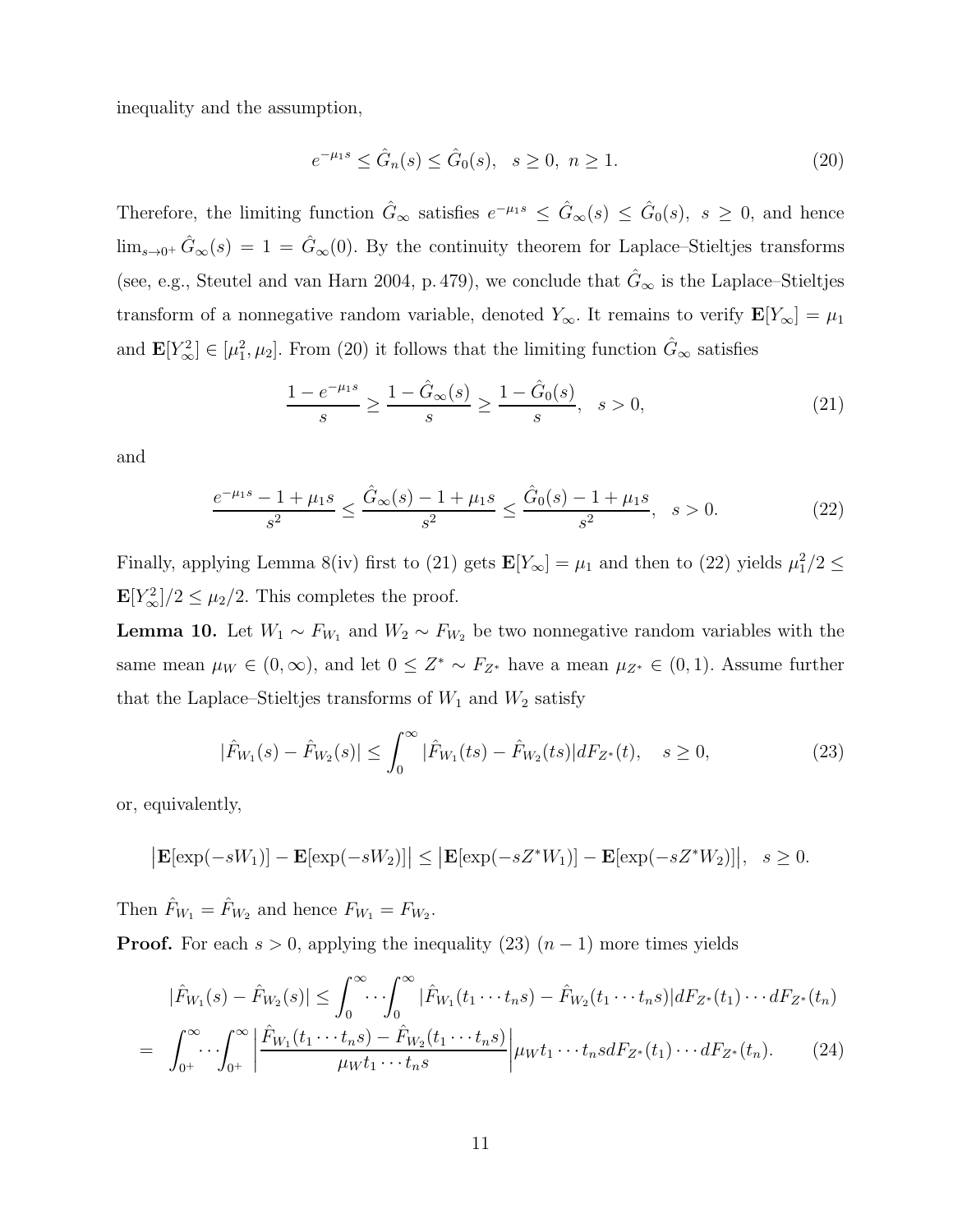We now estimate the first part of the integrand:

$$
\left| \frac{\hat{F}_{W_1}(t_1 \cdots t_n s) - \hat{F}_{W_2}(t_1 \cdots t_n s)}{\mu_W t_1 \cdots t_n s} \right| = \left| \frac{1 - \hat{F}_{W_1}(t_1 \cdots t_n s)}{\mu_W t_1 \cdots t_n s} - \frac{1 - \hat{F}_{W_2}(t_1 \cdots t_n s)}{\mu_W t_1 \cdots t_n s} \right|
$$
\n
$$
\leq \left| \frac{1 - \hat{F}_{W_1}(t_1 \cdots t_n s)}{\mu_W t_1 \cdots t_n s} \right| + \left| \frac{1 - \hat{F}_{W_2}(t_1 \cdots t_n s)}{\mu_W t_1 \cdots t_n s} \right| \leq 2. \tag{25}
$$

The last inequality is due to Lemma 8(ii). Combining (24) and (25) together leads to

$$
|\hat{F}_{W_1}(s) - \hat{F}_{W_2}(s)| \leq 2\mu_W s \int_{0^+}^{\infty} \cdots \int_{0^+}^{\infty} t_1 \cdots t_n dF_{Z^*}(t_1) \cdots dF_{Z^*}(t_n)
$$
  
=  $2\mu_W s(\mathbf{E}[Z^*])^n \longrightarrow 0$  as  $n \to \infty$ ,

in which the last conclusion follows from the assumption  $\mathbf{E}[Z^*] = \mu_{Z^*} \in (0,1)$ . Therefore,  $\hat{F}_{W_1} = \hat{F}_{W_2}$ . This completes the proof.

# 4. Proofs of main results

**Proof of Theorem 1.** (Sufficiency) Suppose that Eq (2) has exactly one solution  $0 \leq X \sim$ F with mean  $\mu \in (0,\infty)$  and a finite variance (and hence  $\mathbf{E}[X^2] \in (0,\infty)$ ). Then we want to prove that the conditions (6) hold true.

Rewrite Eq (2) as

$$
\hat{F}(s) = P_N\bigg(\int_0^\infty \hat{F}(ts) dF_T(t)\bigg) = \sum_{n=0}^\infty \Pr(N = n) \bigg(\int_0^\infty \hat{F}(ts) dF_T(t)\bigg)^n, \quad s \ge 0.
$$

Differentiating twice the above equation with respect to  $s$ , we have, for  $s > 0$ ,

$$
\hat{F}'(s) = \sum_{n=1}^{\infty} \Pr(N = n) n \left( \int_0^{\infty} \hat{F}(ts) dF_T(t) \right)^{n-1} \int_0^{\infty} \hat{F}'(ts) t dF_T(t), \tag{26}
$$
\n
$$
\hat{F}''(s) = \sum_{n=2}^{\infty} \Pr(N = n) n(n-1) \left( \int_0^{\infty} \hat{F}(ts) dF_T(t) \right)^{n-2} \left( \int_0^{\infty} \hat{F}'(ts) t dF_T(t) \right)^2 + \sum_{n=1}^{\infty} \Pr(N = n) n \left( \int_0^{\infty} \hat{F}(ts) dF_T(t) \right)^{n-1} \int_0^{\infty} \hat{F}''(ts) t^2 dF_T(t). \tag{27}
$$

Letting  $s \to 0^+$  in (26) and (27) yields, respectively,

$$
\hat{F}'(0^+) = \hat{F}'(0^+) \mathbf{E}[N] \mathbf{E}[T], \n\hat{F}''(0^+) = \mathbf{E}[N(N-1)](\hat{F}'(0^+) \mathbf{E}[T])^2 + \hat{F}''(0^+) \mathbf{E}[N] \mathbf{E}[T^2].
$$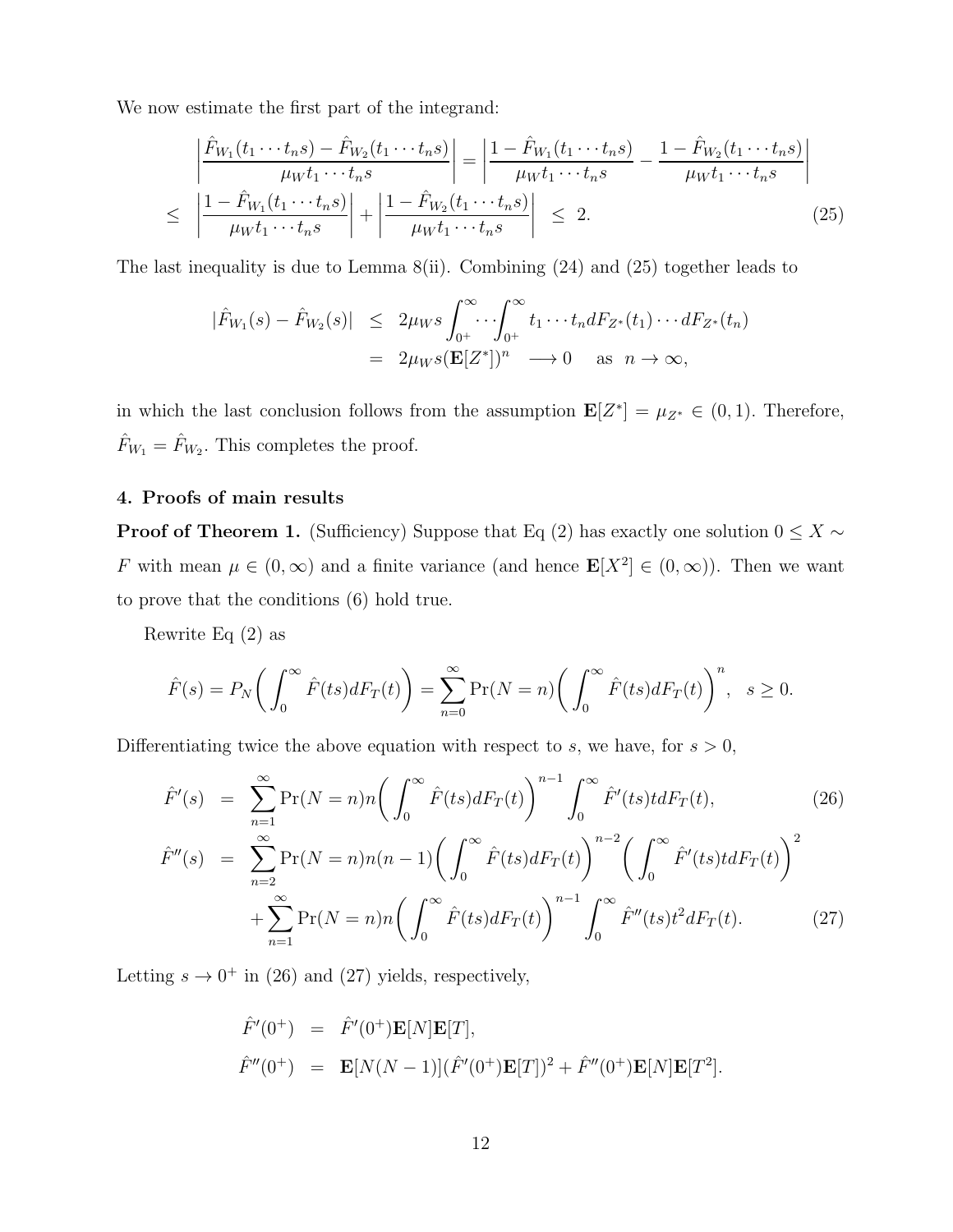Equivalently, we have, by Lemma 6,

$$
\mu = \mu \mathbf{E}[N]\mathbf{E}[T],\tag{28}
$$

$$
\mathbf{E}[X^2] = \mathbf{E}[N(N-1)](\mu \mathbf{E}[T])^2 + \mathbf{E}[X^2]\mathbf{E}[N]\mathbf{E}[T^2].
$$
 (29)

From (28) and (29) it follows that  $\mathbf{E}[N]\mathbf{E}[T] = 1$  (which implies that  $\mathbf{E}[N], \mathbf{E}[T] > 0$ ) and  $\mathbf{E}[N^2] < \infty$  because  $\mu$ ,  $\mathbf{E}[X^2] \in (0, \infty)$ . It remains to prove that  $0 < \mathbf{E}[T^2] < \mathbf{E}[T] < 1$ .

Since  $\mathbf{E}[N(N-1)] \geq 0$ , we have by (29) that  $\mathbf{E}[N]\mathbf{E}[T^2] \leq 1$ , and hence  $\mathbf{E}[T^2] \leq \mathbf{E}[T]$ due to the fact  $\mathbf{E}[N]\mathbf{E}[T] = 1$ . Namely,

$$
0 < (\mathbf{E}[T])^2 \le \mathbf{E}[T^2] \le \mathbf{E}[T],\tag{30}
$$

from which we further have  $0 < E[T] \leq 1$ . We now prove that  $E[T] < 1$ . Suppose on the contrary  $\mathbf{E}[T] = 1$ . Then  $\mathbf{E}[N] = 1$  (by the fact  $\mathbf{E}[N]\mathbf{E}[T] = 1$ ) and from (30) it follows that  $\mathbf{E}[T^2] = 1$ ,  $\text{Var}(T) = 0$  and  $\text{Pr}(T = 1) = 1$ . Plugging these in (29) yields

$$
1 = (\mathbf{E}[N])^2 \le \mathbf{E}[N^2] = \mathbf{E}[N] = 1,\tag{31}
$$

which implies  $Pr(N = 1) = 1$  as in the case of T. These together imply that Eq (2) is an identity for any  $0 \leq X \sim F$  as described before, which contradicts the unique solution to Eq (2). So we conclude that  $\mathbf{E}[T] \in (0,1)$ .

Finally, we prove  $\mathbf{E}[T^2] < \mathbf{E}[T]$ . Suppose on the contrary  $\mathbf{E}[T^2] = \mathbf{E}[T]$ . Then (31) follows from (29) again (using  $\mathbf{E}[N]\mathbf{E}[T] = 1$ ) and hence  $Pr(N = 1) = 1$ . This is impossible because  $\mathbf{E}[T] \in (0,1)$  and  $\mathbf{E}[N]\mathbf{E}[T] = 1$ . The proof of the sufficiency part is complete.

(Necessity) Suppose that the conditions (6) hold true. Then we will prove the existence of a solution F to Eq  $(2)$  with mean  $\mu$  and a finite variance.

Set first

$$
\mu_1 = \mu
$$
 and  $\mu_2 = \frac{\mathbf{E}[N(N-1)](\mathbf{E}[T])^2}{1 - \mathbf{E}[N]\mathbf{E}[T^2]} \cdot \mu_1^2.$  (32)

Note that the denominator  $1 - \mathbf{E}[N]\mathbf{E}[T^2] = 1 - \mathbf{E}[T^2]/\mathbf{E}[T] > 0$  by (6) and that  $\mu_2 \ge \mu_1^2$ by the facts:  $\mathbf{E}[N^2] \geq (\mathbf{E}[N])^2$  and  $\mathbf{E}[T^2] \geq (\mathbf{E}[T])^2$ . Therefore, the RHS of (19) with  $\mu_1, \mu_2$ defined in (32) is a bona fide Laplace–Stieltjes transform, say  $\hat{F}_0$ , of a nonnegative random variable  $Y_0 \sim F_0$  (by Lemma 1). Namely,

$$
\hat{F}_0(s) = 1 - \frac{\mu_1^2}{\mu_2} + \frac{\mu_1^2}{\mu_2} e^{-(\mu_2/\mu_1)s}, \quad s \ge 0.
$$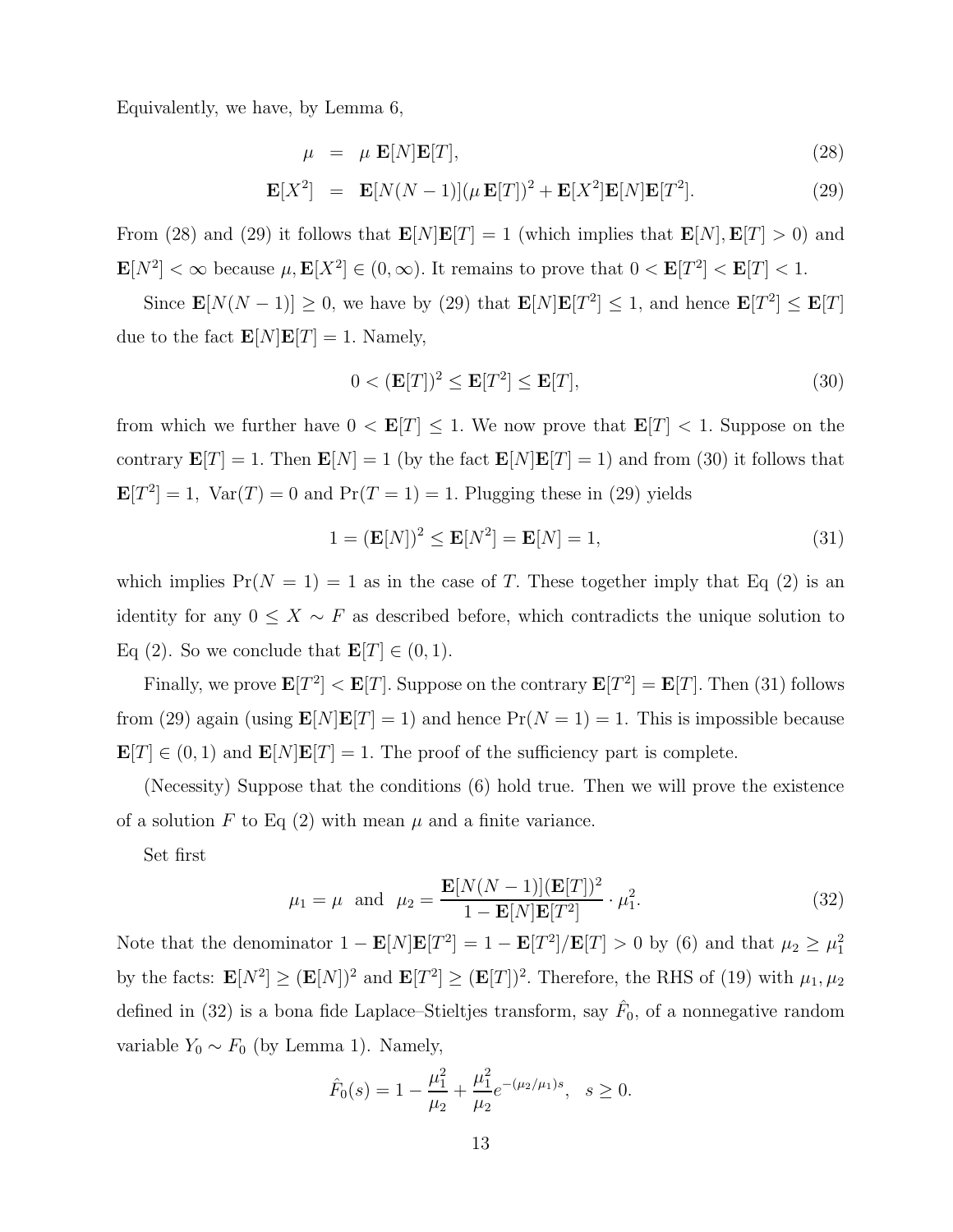Next, using the initial  $Y_0 \sim F_0$  we define iteratively the sequence of random variables  $Y_n \sim F_n$ ,  $n = 1, 2, \ldots$ , through Laplace–Stieltjes transforms:

$$
\hat{F}_n(s) = P_N\bigg(\int_0^\infty \hat{F}_{n-1}(ts) dF_T(t)\bigg) = P_N\big(\mathbf{E}[\exp(-sT Y_{n-1})]\big), \ n \ge 1,\tag{33}
$$

which is well-defined due to Lemma 2. Differentiating twice the above equation with respect to s and letting  $s \to 0^+$ , we have, for  $n \geq 1$ ,

$$
\hat{F}'_n(0^+) = \hat{F}'_{n-1}(0^+) \mathbf{E}[N] \mathbf{E}[T] = \hat{F}'_{n-1}(0^+), \tag{34}
$$

$$
\hat{F}_n''(0^+) = \mathbf{E}[N(N-1)](\hat{F}_{n-1}'(0^+) \mathbf{E}[T])^2 + \hat{F}_{n-1}''(0^+) \mathbf{E}[N] \mathbf{E}[T^2]. \tag{35}
$$

With the help of Lemma 6 and by induction on n, we can show through  $(34)$  and  $(35)$ that  $\mathbf{E}[Y_n] = \mathbf{E}[Y_0] = \mu_1, \, \mathbf{E}[Y_n^2] = \mathbf{E}[Y_0^2] = \mu_2$  (defined in (32)) for all  $n \ge 1$  and hence

$$
Var(Y_n) = \mu_2 - \mu_1^2 = \frac{(\mathbf{E}[T])^2 Var(N) + \mathbf{E}[N]Var(T)}{1 - \mathbf{E}[N]E[T^2]} \cdot \mu_1^2, \ \ n \ge 0. \tag{36}
$$

Moreover, by Lemma 4, we first have  $\hat{F}_1 \leq \hat{F}_0$ , and then by the iteration (33),  $\hat{F}_n \leq \hat{F}_{n-1}$ for all  $n \geq 2$  (due to the absolute monotonicity of  $P_N$ ). Namely,  $\{Y_n\}_{n=0}^{\infty}$  is a sequence of nonnegative random variables having the same first two moments  $\mu_1, \mu_2$ , and their Laplace– Stieltjes transforms  $\{\hat{F}_n\}$  are decreasing. Therefore, Lemma 9 applies. Denote the limit of  $\{\hat{F}_n\}$  by  $\hat{F}_{\infty}$ , which is the Laplace–Stieltjes transform of a nonnegative random variable  $Y_{\infty} \sim F_{\infty}$  with  $\mathbf{E}[Y_{\infty}] = \mu_1$  and  $\mathbf{E}[Y_{\infty}^2] \in [\mu_1^2, \mu_2]$ . Consequently, it follows from (33) that the limit  $F_{\infty}$  is a solution to Eq (2) with mean  $\mu$  and a finite variance. Applying Lemma 6 to Eq (2) again (with  $F = F_{\infty}$ ), we conclude that  $\mathbf{E}[Y_{\infty}^2] = \mu_2$  as given in (32), and hence the solution  $Y_{\infty} \sim F_{\infty}$  has the required variance as shown in (7) or (36).

Finally, we prove the uniqueness of the solution to Eq (2). Suppose there are two solutions to Eq (2), denoted  $0 \le X \sim F_X$  and  $0 \le Y \sim F_Y$ . We want to show that  $F_X = F_Y$ . As before, with the help of Lemma 6 and the conditions (6), we have from Eq (2) that

$$
\mathbf{E}[X] = \mathbf{E}[Y] = \mu_1 = \mu, \quad \mathbf{E}[X^2] = \mathbf{E}[Y^2] = \mu_2 = \frac{\mathbf{E}[N(N-1)](\mathbf{E}[T])^2}{1 - \mathbf{E}[N]\mathbf{E}[T^2]} \cdot \mu_1^2.
$$

Let  $W_1 \sim F_{W_1}, W_2 \sim F_{W_2}$  have the first-order equilibrium distributions of X, Y, respectively. By Lemma 8(ii), their Laplace-Stieltjes transforms are of the form:

$$
\hat{F}_{W_1}(s) = \frac{1 - \hat{F}_X(s)}{\mu s}, \quad \hat{F}_{W_2}(s) = \frac{1 - \hat{F}_Y(s)}{\mu s}, \ s > 0.
$$
\n(37)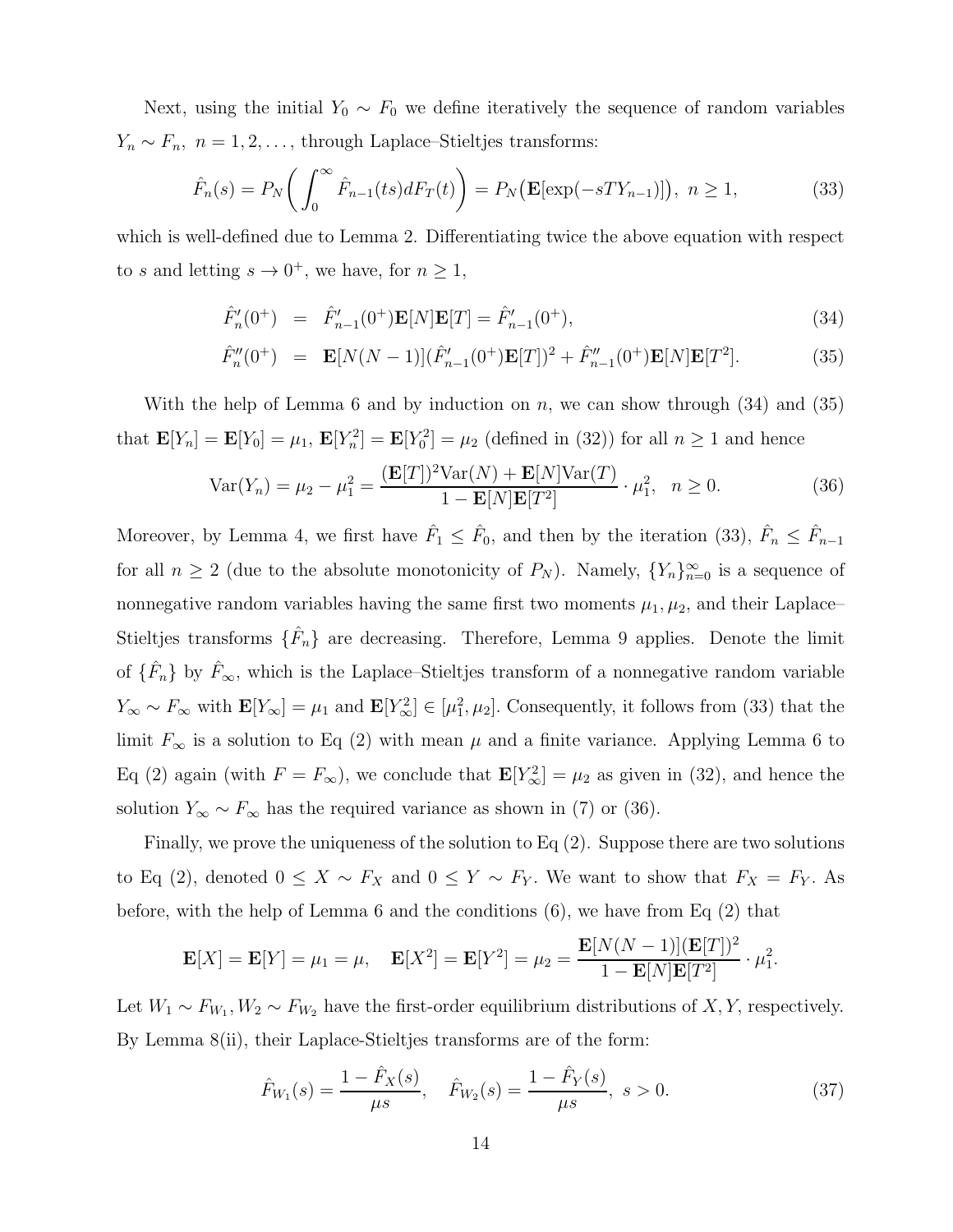Therefore, it remains to prove that  $\hat{F}_{W_1}(s) = \hat{F}_{W_2}(s)$ ,  $s > 0$ .

From Lemma 7 it follows that  $\mathbf{E}[W_1] = \mathbf{E}[W_2] = \mu_2/(2\mu_1) \equiv \mu_W \in (0, \infty)$ . Using Eq (2), we first estimate the difference between  $\hat{F}_X$  and  $\hat{F}_Y$  as follows: for  $s > 0$ ,

$$
|\hat{F}_X(s) - \hat{F}_Y(s)| = \left| P_N\left(\int_0^\infty \hat{F}_X(ts) dF_T(t)\right) - P_N\left(\int_0^\infty \hat{F}_Y(ts) dF_T(t)\right) \right|
$$
  
\n
$$
= \left| \sum_{n=0}^\infty \Pr(N = n) \left[ \left(\int_0^\infty \hat{F}_X(ts) dF_T(t)\right)^n - \left(\int_0^\infty \hat{F}_Y(ts) dF_T(t)\right)^n \right] \right|
$$
  
\n
$$
\leq \sum_{n=0}^\infty \Pr(N = n) \cdot n \int_0^\infty |\hat{F}_X(ts) - \hat{F}_Y(ts)| dF_T(t)
$$
  
\n
$$
= \mathbf{E}[N] \int_0^\infty |\hat{F}_X(ts) - \hat{F}_Y(ts)| dF_T(t)
$$
  
\n
$$
= \frac{1}{\mathbf{E}[T]} \int_0^\infty |\hat{F}_X(ts) - \hat{F}_Y(ts)| dF_T(t),
$$

in which the inequality follows from Lemma 3, while the last equality is due to the condition  $\mathbf{E}[N]\mathbf{E}[T] = 1$  in (6). Therefore, we have, for  $s > 0$ ,

$$
\left|\frac{\hat{F}_X(s) - \hat{F}_Y(s)}{\mu s}\right| \leq \int_0^\infty \left|\frac{\hat{F}_X(ts) - \hat{F}_Y(ts)}{\mu st}\right| \frac{t}{\mathbf{E}[T]} dF_T(t) \equiv \int_0^\infty \left|\frac{\hat{F}_X(ts) - \hat{F}_Y(ts)}{\mu st}\right| dF_{Z^*}(t),
$$

where  $Z^* \sim F_{Z^*}$  has the length-biased distribution of  $T \sim F_T$  and  $\mathbf{E}[Z^*] = \mathbf{E}[T^2]/\mathbf{E}[T] < 1$ . Equivalently, we have, by (37), that

$$
|\hat{F}_{W_1}(s) - \hat{F}_{W_2}(s)| \leq \int_0^\infty |\hat{F}_{W_1}(ts) - \hat{F}_{W_2}(ts)| dF_{Z^*}(t), \ s > 0.
$$

Lemma 10 applies and hence  $\hat{F}_{W_1} = \hat{F}_{W_2}$ . This proves the uniqueness of the solution to Eq. (2). The proof of the necessity part is complete.

**Proof of Proposition 1.** (i) Since  $\mathbf{E}[N]\mathbf{E}[T] = 1$ , we have  $\mathbf{E}[N]$ ,  $\mathbf{E}[T] > 0$  and hence  $Pr(T > 0) > 0$ . Rewrite

$$
1 = \mathbf{E}[N]\mathbf{E}[T] = \mathbf{E}[N]\mathbf{E}[T|T>0]\Pr(T>0).
$$

Therefore,  $0 < \Pr(T > 0) \mathbf{E}[N] = (\mathbf{E}[T | T > 0])^{-1}$ . We will show that  $\mathbf{E}[T | T > 0] < 1$ . Write

$$
\mathbf{E}[T|T>0] = \frac{1}{\Pr(T>0)} \int_{0^+}^{\infty} t dF_T(t) = \frac{\mathbf{E}[T]}{\Pr(T>0)}.
$$

Similarly,  $\mathbf{E}[T^2 | T > 0] = \mathbf{E}[T^2] / \Pr(T > 0)$ . From the condition  $\mathbf{E}[T^2] < \mathbf{E}[T]$  it then follows that  $(\mathbf{E}[T | T > 0])^2 \leq \mathbf{E}[T^2 | T > 0] < \mathbf{E}[T | T > 0]$ . Consequently,  $\mathbf{E}[T | T > 0] < 1$ . This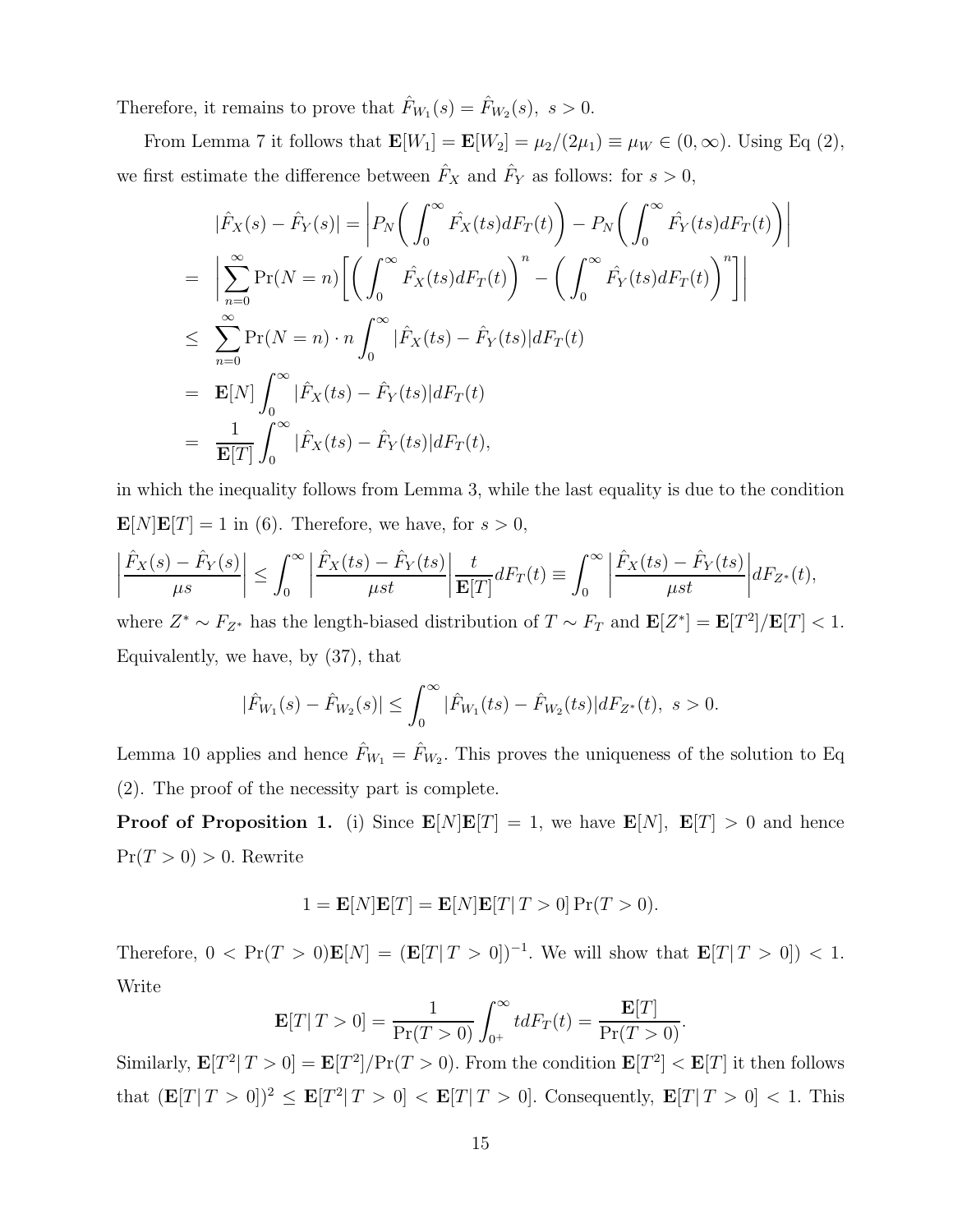proves the first conclusion of the proposition.

(ii) We next prove the second conclusion  $\mathbf{E}[T \log T] < 0$ . Note first that the function  $g(t) =$  $t^2 - t - t \log t \ge 0$  for  $t > 0$ . So we have  $\mathbf{E}[T^2 - T - T \log T | T > 0] \ge 0$ . Equivalently,

$$
\mathbf{E}[T^2 - T | T > 0] \ge \mathbf{E}[T \log T | T > 0].
$$

Finally, by the condition  $0 < E[T^2] < E[T] < 1$ , we have

$$
0 > \mathbf{E}[T^2 - T] = \mathbf{E}[T^2 - T | T > 0] \Pr(T > 0)
$$
  
\n
$$
\geq \mathbf{E}[T \log T | T > 0] \Pr(T > 0) = \mathbf{E}[T \log T].
$$

This completes the proof.

**Proof of Theorem 2.** Note that Eq  $(9)$  with  $m = 1$  is equivalent to

$$
\hat{F}(s) = P_{N+1}\bigg(\int_0^\infty \hat{F}(ts)dF_T(t)\bigg) = P_{N+1}\big(\mathbf{E}[\exp(-sTX)]\big), \quad s \ge 0,
$$

and that  $Var(N + 1) = Var(N)$  in (11). Therefore, Theorem 2 follows from Theorem 1 by replacing N by  $N + 1$  taking values in  $\mathbb{N} \equiv \{1, 2, 3, \ldots\}$ . The proof is complete.

**Proof of Theorem 3.** The proof is similar to that of Theorem 1. We give the details here for completeness.

(Sufficiency) Suppose that Eq (9) with  $m \geq 2$  has exactly one solution  $0 \leq X \sim F$  with mean  $\mu \in (0, \infty)$  and a finite variance (and hence  $\mathbf{E}[X^2] \in (0, \infty)$ ). Then we want to prove that the conditions (12) hold true.

Rewrite Eq (9) with  $m \geq 2$  as

$$
\hat{F}(s) = \left(\int_0^\infty \hat{F}(ts) dF_T(t)\right)^m P_N\left(\int_0^\infty \hat{F}(ts) dF_T(t)\right)
$$
  
= 
$$
\sum_{n=0}^\infty \Pr(N = n) \left(\int_0^\infty \hat{F}(ts) dF_T(t)\right)^{n+m}, \quad s \ge 0.
$$

Differentiating twice the above equation with respect to s, we have, for  $s > 0$ ,

$$
\hat{F}'(s) = \sum_{n=0}^{\infty} \Pr(N=n)(n+m) \left( \int_0^{\infty} \hat{F}(ts) dF_T(t) \right)^{n+m-1} \int_0^{\infty} \hat{F}'(ts) t dF_T(t), \tag{38}
$$

$$
\hat{F}''(s) = \sum_{n=0}^{\infty} \Pr(N = n)(n+m)(n+m-1) \left( \int_0^{\infty} \hat{F}(ts) dF_T(t) \right)^{n+m-2} \left( \int_0^{\infty} \hat{F}'(ts) t dF_T(t) \right)^2 \n+ \sum_{n=0}^{\infty} \Pr(N = n)(n+m) \left( \int_0^{\infty} \hat{F}(ts) dF_T(t) \right)^{n+m-1} \int_0^{\infty} \hat{F}''(ts) t^2 dF_T(t).
$$
\n(39)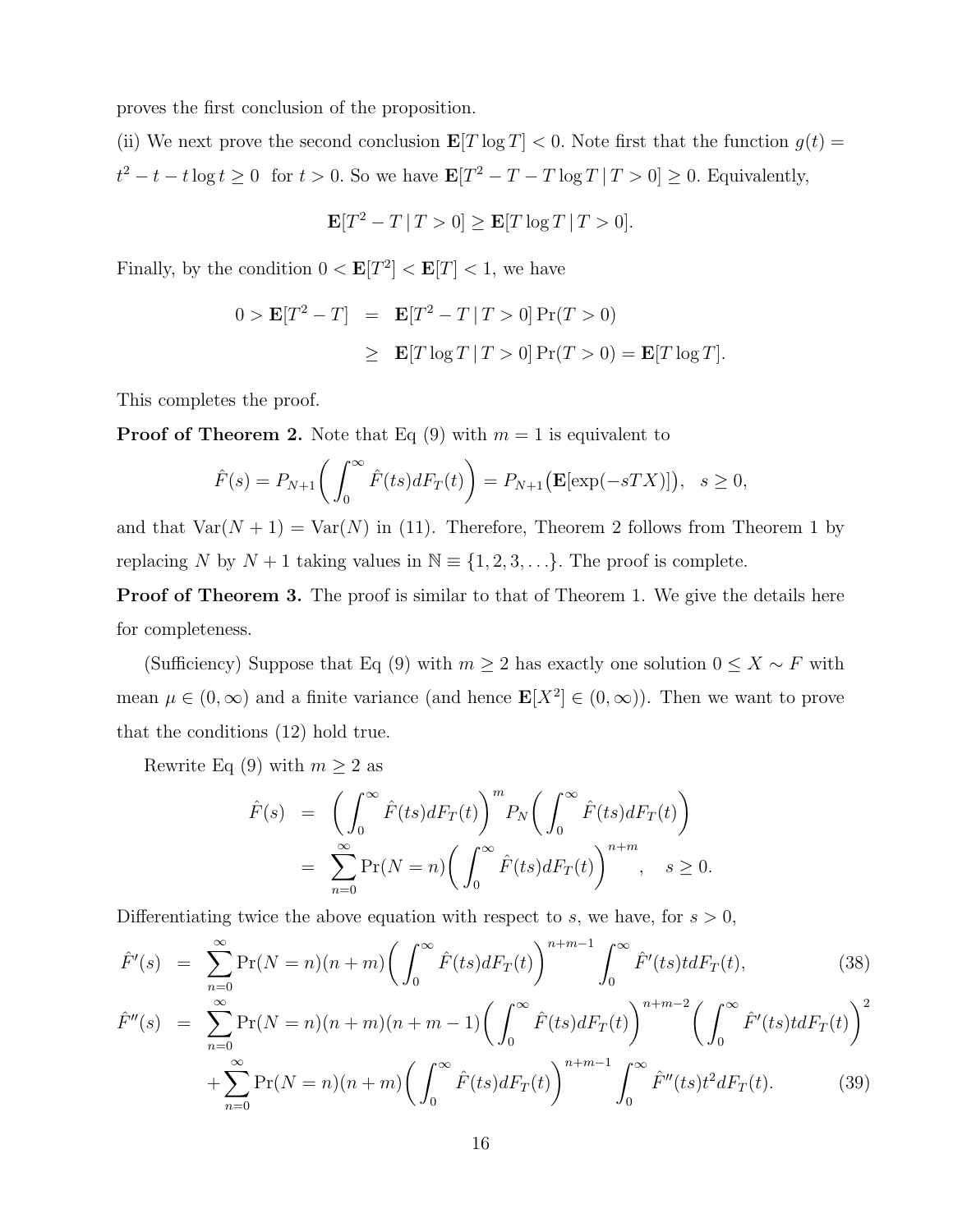Letting  $s \to 0^+$  in (38) and (39) yields, respectively,

$$
\hat{F}'(0^+) = \hat{F}'(0^+) \mathbf{E}[N+m] \mathbf{E}[T], \n\hat{F}''(0^+) = \mathbf{E}[(N+m)(N+m-1)](\hat{F}'(0^+) \mathbf{E}[T])^2 + \hat{F}''(0^+) \mathbf{E}[N+m] \mathbf{E}[T^2].
$$

Equivalently, we have, by Lemma 6,

$$
\mu = \mu \mathbf{E}[N+m]\mathbf{E}[T],\tag{40}
$$

$$
\mathbf{E}[X^2] = \mathbf{E}[(N+m)(N+m-1)](\mu \mathbf{E}[T])^2 + \mathbf{E}[X^2]\mathbf{E}[N+m]\mathbf{E}[T^2].
$$
 (41)

Therefore, from (40) and (41) it follows that  $\mathbf{E}[N+m]\mathbf{E}[T] = 1$  and  $\mathbf{E}[N^2] < \infty$  because  $\mu, \mathbf{E}[X^2] \in (0, \infty)$ . It remains to prove that  $0 < \mathbf{E}[T^2] < \mathbf{E}[T] \le 1/m < 1$ .

Since  $\mathbf{E}[(N+m)N] \geq 0$ , it further follows from (41) that  $\mathbf{E}[N+m]\mathbf{E}[T^2] \leq 1$ , and hence  $\mathbf{E}[T^2] \leq \mathbf{E}[T]$  because  $\mathbf{E}[N+m]\mathbf{E}[T] = 1$ . The latter also implies that  $\mathbf{E}[T] > 0$ , and hence

$$
0 < (\mathbf{E}[T])^2 \le \mathbf{E}[T^2] \le \mathbf{E}[T] = \frac{1}{\mathbf{E}[N+m]} \le \frac{1}{m} < 1.
$$

Finally, we prove  $\mathbf{E}[T^2] < \mathbf{E}[T]$ . Suppose on the contrary  $\mathbf{E}[T^2] = \mathbf{E}[T]$ . Then from (41) it follows (by using  $\mathbf{E}[N+m]\mathbf{E}[T] = 1$ ) that

$$
\mathbf{E}[(N+m)(N+m-1)]=0.
$$

This is impossible because  $N \geq 0$  and  $m \geq 2$ . The proof of the sufficiency part is complete.

(Necessity) Suppose that the conditions (12) hold true. Then we will prove the existence of a solution F to Eq (9) with  $m \geq 2$ , which has mean  $\mu$  and a finite variance.

Set first

$$
\mu_1 = \mu \text{ and } \mu_2 = \frac{\mathbf{E}[(N+m)(N+m-1)](\mathbf{E}[T])^2}{1 - \mathbf{E}[N+m]\mathbf{E}[T^2]} \cdot \mu_1^2.
$$
 (42)

Note that the denominator  $1 - \mathbf{E}[N+m]\mathbf{E}[T^2] = 1 - \mathbf{E}[T^2]/\mathbf{E}[T] > 0$  by (12) and that  $\mu_2 \geq \mu_1^2$  by the facts:  $\mathbf{E}[(N+m)^2] \geq (\mathbf{E}[N+m])^2$  and  $\mathbf{E}[T^2] \geq (\mathbf{E}[T])^2$ . Therefore, the RHS of (19) with  $\mu_1, \mu_2$  defined in (42) is a bona fide Laplace–Stieltjes transform, say  $\hat{F}_0$ , of a nonnegative random variable  $Y_0 \sim F_0$ . Namely,

$$
\hat{F}_0(s) = 1 - \frac{\mu_1^2}{\mu_2} + \frac{\mu_1^2}{\mu_2} e^{-(\mu_2/\mu_1)s}, \quad s \ge 0.
$$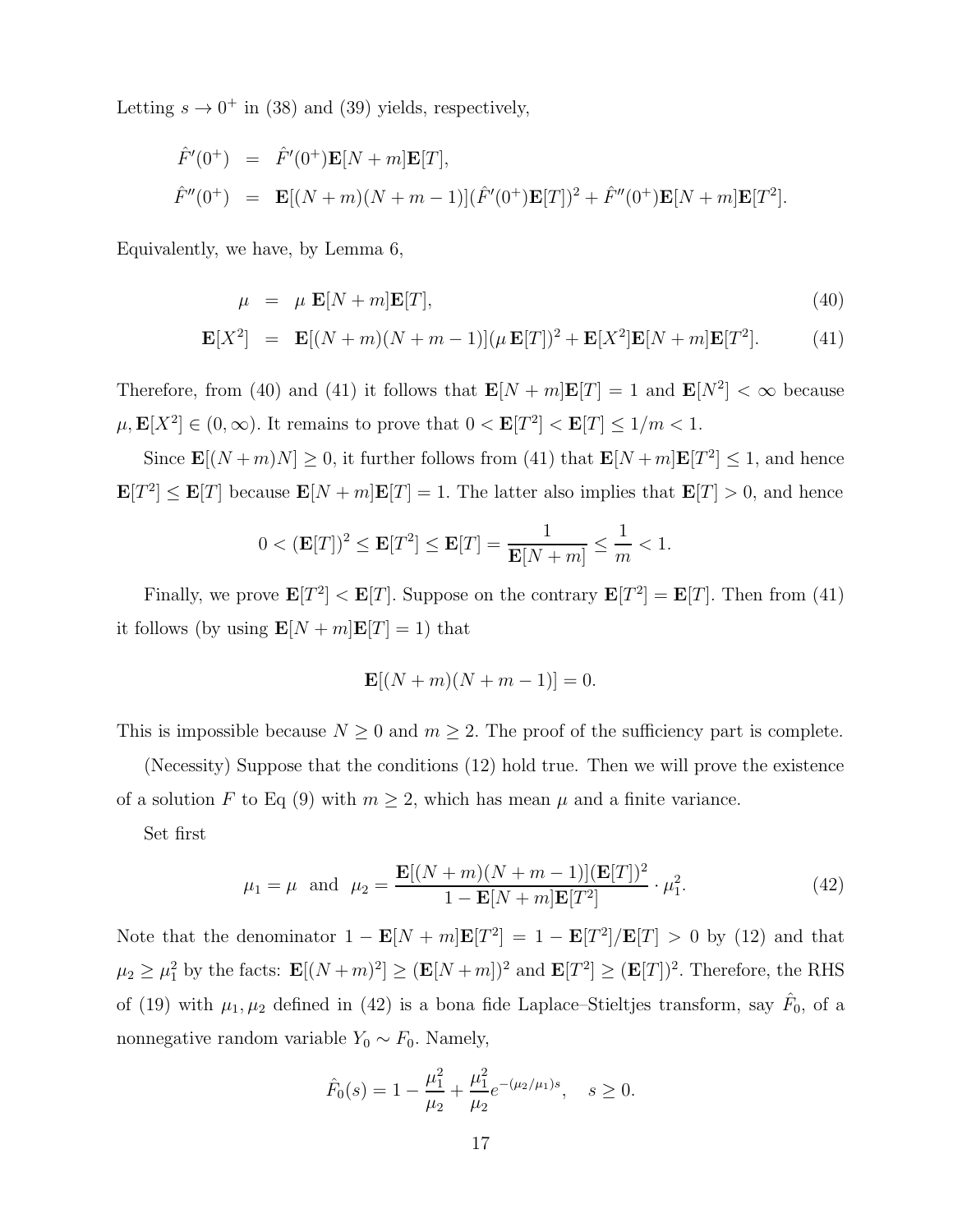Next, using the initial  $Y_0 \sim F_0$  we define iteratively the sequence of random variables  $Y_n \sim F_n$ ,  $n = 1, 2, \ldots$ , through Laplace–Stieltjes transforms:

$$
\hat{F}_n(s) = \left(\int_0^\infty \hat{F}_{n-1}(ts) dF_T(t)\right)^m P_N\left(\int_0^\infty \hat{F}_{n-1}(ts) dF_T(t)\right), \quad n \ge 1,
$$
\n(43)

which is well-defined due to Lemma 2. Differentiating twice the above equation with respect to s and letting  $s \to 0^+$ , we have, for  $n \geq 1$ ,

$$
\hat{F}'_n(0^+) = \hat{F}'_{n-1}(0^+) \mathbf{E}[N+m] \mathbf{E}[T] = \hat{F}'_{n-1}(0^+), \tag{44}
$$

$$
\hat{F}_n''(0^+) = \mathbf{E}[(N+m)(N+m-1)](\hat{F}_{n-1}'(0^+) \mathbf{E}[T])^2 + \hat{F}_{n-1}''(0^+) \mathbf{E}[N+m] \mathbf{E}[T^2]. \tag{45}
$$

With the help of Lemma 6 and by induction on n, we can show through  $(44)$  and  $(45)$ that  $\mathbf{E}[Y_n] = \mathbf{E}[Y_0] = \mu_1, \, \mathbf{E}[Y_n^2] = \mathbf{E}[Y_0^2] = \mu_2$  (defined in (42)) for all  $n \ge 1$  and hence

$$
Var(Y_n) = \mu_2 - \mu_1^2 = \frac{(\mathbf{E}[T])^2 Var(N) + \mathbf{E}[N+m]Var(T)}{1 - \mathbf{E}[N+m] \mathbf{E}[T^2]} \cdot \mu_1^2, \quad n \ge 0.
$$
 (46)

Moreover, by Lemma 4, we first have  $\hat{F}_1 \leq \hat{F}_0$ , and then by the iteration (43),  $\hat{F}_n \leq \hat{F}_{n-1}$ for all  $n \geq 2$ . Namely,  ${Y_n}_{n=0}^{\infty}$  is a sequence of nonnegative random variables having the same first two moments  $\mu_1, \mu_2$ , and their Laplace–Stieltjes transforms  $\{\hat{F}_n\}$  are decreasing. Therefore, Lemma 9 applies. Denote the limit of  $\{\hat{F}_n\}$  by  $\hat{F}_{\infty}$ , which is the Laplace–Stieltjes transform of a nonnegative random variable  $Y_{\infty} \sim F_{\infty}$  with  $\mathbf{E}[Y_{\infty}] = \mu_1$  and  $\mathbf{E}[Y_{\infty}^2] \in [\mu_1^2, \mu_2]$ . Consequently, it follows from (43) that the limit  $F_{\infty}$  is a solution to Eq (9) with  $m \geq 2$ , which has mean  $\mu$  and a finite variance. Applying Lemma 6 to Eq (9) with  $m \geq 2$  again, we conclude that  $\mathbf{E}[Y_{\infty}^2] = \mu_2$  as given in (42), and hence the solution  $Y_{\infty} \sim F_{\infty}$  has the required variance as shown in (13) or (46).

Finally, we prove the uniqueness of the solution to Eq  $(9)$  with  $m \geq 2$ . Suppose that there are two solutions, denoted  $0 \leq X \sim F_X$  and  $0 \leq Y \sim F_Y$ . We want to show  $F_X = F_Y$ . As before, with the help of Lemma 6 and the conditions (12), we have from Eq (9) with  $m \geq 2$  that

$$
\mathbf{E}[X] = \mathbf{E}[Y] = \mu_1 = \mu, \quad \mathbf{E}[X^2] = \mathbf{E}[Y^2] = \mu_2 = \frac{\mathbf{E}[(N+m)(N+m-1)](\mathbf{E}[T])^2}{1-\mathbf{E}[N+m]\mathbf{E}[T^2]} \cdot \mu_1^2.
$$

Let  $W_1 \sim F_{W_1}, W_2 \sim F_{W_2}$  have the first-order equilibrium distributions of X, Y, respectively. By Lemma 8(ii), their Laplace–Stieltjes transforms are of the form:

$$
\hat{F}_{W_1}(s) = \frac{1 - \hat{F}_X(s)}{\mu s}, \quad \hat{F}_{W_2}(s) = \frac{1 - \hat{F}_Y(s)}{\mu s}, \quad s > 0.
$$
\n(47)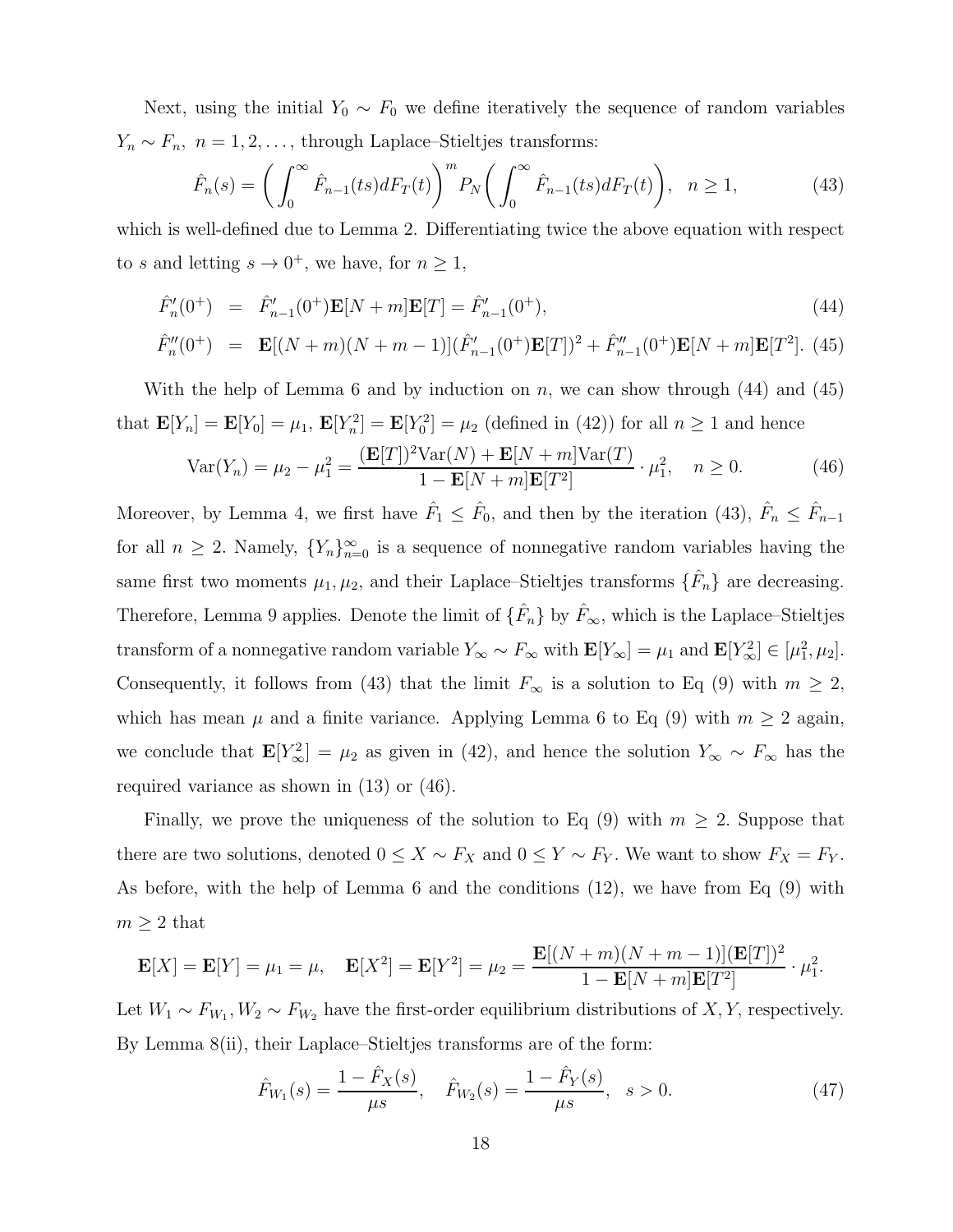Therefore, it remains to prove that  $\hat{F}_{W_1}(s) = \hat{F}_{W_2}(s)$ ,  $s > 0$ .

From Lemma 7 it follows that  $\mathbf{E}[W_1] = \mathbf{E}[W_2] = \mu_2/(2\mu_1) \equiv \mu_W \in (0, \infty)$ . Using Eq (9) with  $m \geq 2$ , we first estimate the difference between  $\hat{F}_X$  and  $\hat{F}_Y$  as follows: for  $s > 0$ ,

$$
\begin{aligned}\n|\hat{F}_X(s) - \hat{F}_Y(s)| &= \left| \sum_{n=0}^{\infty} \Pr(N = n) \left[ \left( \int_0^{\infty} \hat{F}_X(ts) dF_T(t) \right)^{n+m} - \left( \int_0^{\infty} \hat{F}_Y(ts) dF_T(t) \right)^{n+m} \right] \right| \\
&\leq \sum_{n=0}^{\infty} \Pr(N = n) \cdot (n+m) \int_0^{\infty} |\hat{F}_X(ts) - \hat{F}_Y(ts)| dF_T(t) \\
&= \mathbf{E}[N+m] \int_0^{\infty} |\hat{F}_X(ts) - \hat{F}_Y(ts)| dF_T(t) \\
&= \frac{1}{\mathbf{E}[T]} \int_0^{\infty} |\hat{F}_X(ts) - \hat{F}_Y(ts)| dF_T(t),\n\end{aligned}
$$

in which the inequality follows from Lemma 3, while the last equality is due to the condition  $\mathbf{E}[N+m]\mathbf{E}[T] = 1$  in (12). Therefore, we have, for  $s > 0$ ,  $\hat{F}_X(s)-\hat{F}_Y(s)$  $\mu s$  $\begin{array}{c} \n\end{array}$  $\leq \int_{0}^{\infty}$ 0  $\begin{array}{c} \n\end{array}$  $\hat{F}_X(ts)-\hat{F}_Y(ts)$  $\mu st$  $\begin{array}{c} \n\end{array}$ t  $\frac{c}{\mathbf{E}[T]}dF_T(t)\equiv$  $\int^{\infty}$  $\boldsymbol{0}$   $\hat{F}_X(ts) - \hat{F}_Y(ts)$  $\mu st$   $dF_{Z^*}(t)$ , where  $Z^* \sim F_{Z^*}$  has the length-biased distribution of  $T \sim F_T$  and  $\mathbf{E}[Z^*] = \mathbf{E}[T^2]/\mathbf{E}[T] < 1$ .

Equivalently, we have, by (47), that

$$
|\hat{F}_{W_1}(s) - \hat{F}_{W_2}(s)| \leq \int_0^\infty |\hat{F}_{W_1}(ts) - \hat{F}_{W_2}(ts)| dF_{Z^*}(t), \quad s > 0.
$$

Lemma 10 applies and hence  $\hat{F}_{W_1} = \hat{F}_{W_2}$ . This proves the uniqueness of the solution to Eq. (9) with  $m \geq 2$ . The proof of the necessity part is complete.

Proof of Theorem 4. We first sketch the proof of part (a).

(Sufficiency) Suppose that Eq (15) has one solution  $0 \leq X \sim F$  with mean  $\mu \in (0, \infty)$ and a finite variance (and hence  $\mathbf{E}[X^2] \in (0,\infty)$ ). Then we want to prove that the conditions (16) hold true.

Rewrite Eq (15) as

$$
\hat{F}(s) = \hat{F}_B(s) \sum_{n=0}^{\infty} \Pr(N = n) \bigg( \int_0^{\infty} \hat{F}(ts) dF_T(t) \bigg)^n, \quad s \ge 0.
$$

Differentiating twice the above equation with respect to s and letting  $s \to 0^+$  yield

$$
\hat{F}'(0^+) = \hat{F}'_B(0^+) + \hat{F}'(0^+) \mathbf{E}[N] \mathbf{E}[T],
$$
  
\n
$$
\hat{F}''(0^+) = \hat{F}''_B(0^+) + 2\hat{F}'_B(0^+) \hat{F}'(0^+) \mathbf{E}[N] \mathbf{E}[T]
$$
  
\n
$$
+ \mathbf{E}[N(N-1)] (\hat{F}'(0^+) \mathbf{E}[T])^2 + \hat{F}''(0^+) \mathbf{E}[N] \mathbf{E}[T^2].
$$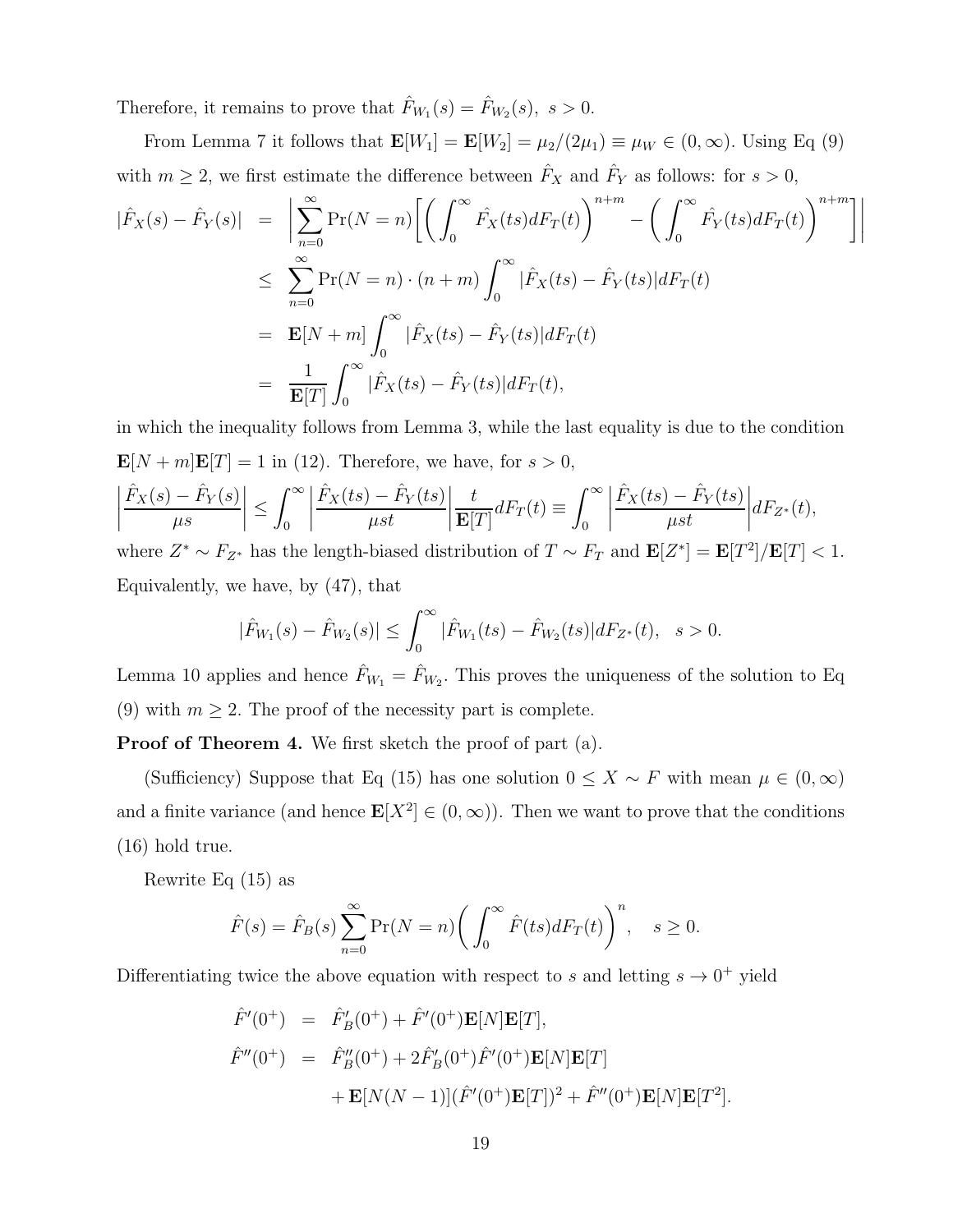Equivalently, we have, by Lemma 6,

$$
\mu = \mathbf{E}[B] + \mu \mathbf{E}[N]\mathbf{E}[T] > \mu \mathbf{E}[N]\mathbf{E}[T],
$$
\n(48)  
\n
$$
\mathbf{E}[X^2] = \mathbf{E}[B^2] + 2\mu \mathbf{E}[B]\mathbf{E}[N]\mathbf{E}[T] + \mathbf{E}[N(N-1)](\mu \mathbf{E}[T])^2 + \mathbf{E}[X^2]\mathbf{E}[N]\mathbf{E}[T^2]
$$
\n
$$
= \text{Var}(B) + \mu^2(\mathbf{E}[T])^2\text{Var}(N) + \mu^2(1 - \mathbf{E}[N](\mathbf{E}[T])^2) + \mathbf{E}[X^2]\mathbf{E}[N]\mathbf{E}[T^2].
$$
\n(49)

Therefore,  $0 < \mathbf{E}[N]\mathbf{E}[T] < 1$  by (48) and  $\mu = \mathbf{E}[B]/(1 - \mathbf{E}[N]\mathbf{E}[T])$ . Moreover, it follows from  $(48)$  and  $(49)$  that

$$
\text{Var}(X)(1 - \mathbf{E}[N]\mathbf{E}[T^2]) = \text{Var}(B) + \mu^2(\mathbf{E}[T])^2 \text{Var}(N) + \mu^2 \mathbf{E}[N] \text{Var}(T) \in (0, \infty).
$$

The last conclusion is due to the assumptions. Thus,  $0 < E[N]E[T^2] < 1$ , and we have the variance of X as required in  $(17)$ . The proof of the sufficiency part of  $(a)$  is complete.

(Necessity) Suppose that the conditions (16) hold true. Then we will prove the existence of a solution F to Eq (15), which has mean  $\mu$  and a finite variance.

Set first

$$
\mu_1 = \mu = \frac{\mathbf{E}[B]}{1 - \mathbf{E}[N]\mathbf{E}[T]},
$$
\n
$$
V_{\mu}(B) = \frac{2(\mathbf{E}[T])^2 V_{\mu}(N)}{2} + \frac{2(1 - \mathbf{E}[N](\mathbf{E}[T]))^2}{2}
$$
\n(50)

$$
\mu_2 = \frac{\text{Var}(B) + \mu^2 (\mathbf{E}[T])^2 \text{Var}(N) + \mu^2 (1 - \mathbf{E}[N](\mathbf{E}[T])^2)}{1 - \mathbf{E}[N]\mathbf{E}[T^2]}.
$$
(51)

Note that the denominators  $1 - \mathbf{E}[N]\mathbf{E}[T]$ ,  $1 - \mathbf{E}[N]\mathbf{E}[T^2] > 0$  by (16) and that  $\mu_2 \ge \mu_1^2$ by the fact  $Var(T) \geq 0$ . Therefore, the RHS of (19) with (50) and (51) is a bona fide Laplace–Stieltjes transform, say  $\hat{F}_0$ , of a nonnegative random variable  $Y_0 \sim F_0$ . Namely,

$$
\hat{F}_0(s) = 1 - \frac{\mu_1^2}{\mu_2} + \frac{\mu_1^2}{\mu_2} e^{-(\mu_2/\mu_1)s}, \quad s \ge 0.
$$

Next, using the initial  $Y_0 \sim F_0$  we define iteratively the sequence of random variables  $Y_n \sim F_n$ ,  $n = 1, 2, \ldots$ , through Laplace–Stieltjes transforms:

$$
\hat{F}_n(s) = \hat{F}_B(s) P_N\bigg(\int_0^\infty \hat{F}_{n-1}(ts) dF_T(t)\bigg), \quad n \ge 1,
$$
\n(52)

which is well-defined due to Lemma 2. Differentiating twice the above equation with respect to s and letting  $s \to 0^+$ , we have, for  $n \geq 1$ ,

$$
\hat{F}'_n(0^+) = \hat{F}'_B(0^+) + \hat{F}'_{n-1}(0^+) \mathbf{E}[N] \mathbf{E}[T],
$$
\n(53)

$$
\hat{F}_{n}''(0^{+}) = \hat{F}_{B}''(0^{+}) + 2\hat{F}_{B}'(0^{+})\hat{F}_{n-1}'(0^{+})\mathbf{E}[N]\mathbf{E}[T] \n+ \mathbf{E}[N(N-1)](\hat{F}_{n-1}'(0^{+})\mathbf{E}[T])^{2} + \hat{F}_{n-1}''(0^{+})\mathbf{E}[N]\mathbf{E}[T^{2}].
$$
\n(54)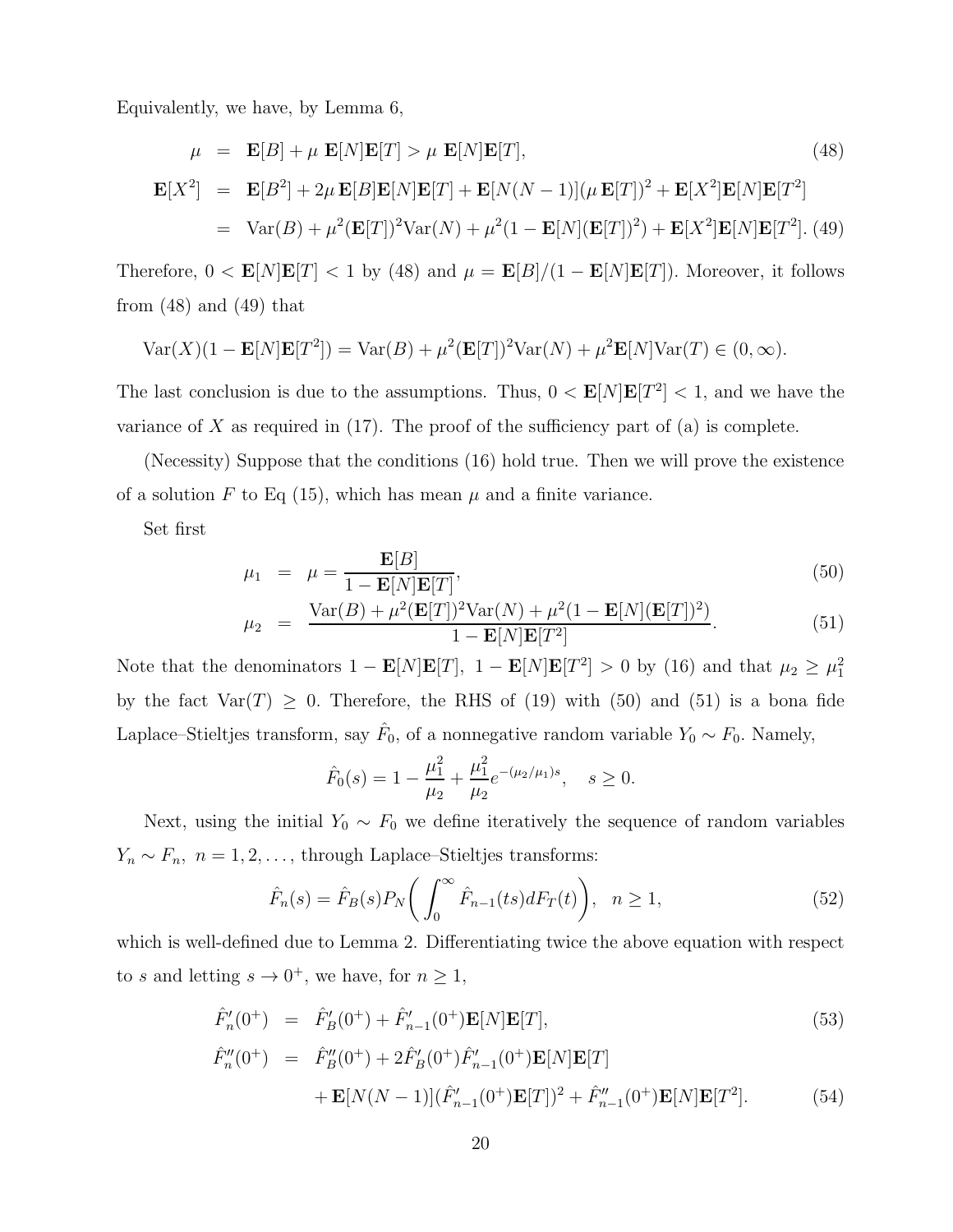With the help of Lemma 6 and by induction on n, we can show through (53) and (54) that  $\mathbf{E}[Y_n] = \mathbf{E}[Y_0] = \mu_1$ ,  $\mathbf{E}[Y_n^2] = \mathbf{E}[Y_0^2] = \mu_2$  (defined in (50) and (51)) for all  $n \ge 1$  and hence

$$
Var(Y_n) = \mu_2 - \mu_1^2 = \frac{Var(B) + \mu^2 (E[T])^2 Var(N) + \mu^2 E[N] Var(T)}{1 - E[N]E[T^2]}, \quad n \ge 0.
$$
 (55)

Moreover, by Lemma 4, we first have  $\hat{F}_1 \leq \hat{F}_0$ , and then by the iteration (52),  $\hat{F}_n \leq \hat{F}_{n-1}$ for all  $n \geq 2$ . Namely,  ${Y_n}_{n=0}^{\infty}$  is a sequence of nonnegative random variables having the same first two moments  $\mu_1, \mu_2$ , and their Laplace–Stieltjes transforms  $\{\hat{F}_n\}$  are decreasing. Therefore, Lemma 9 applies. Denote the limit of  $\{\hat{F}_n\}$  by  $\hat{F}_{\infty}$ , which is the Laplace–Stieltjes transform of a nonnegative random variable  $Y_{\infty} \sim F_{\infty}$  with  $\mathbf{E}[Y_{\infty}] = \mu_1$  and  $\mathbf{E}[Y_{\infty}^2] \in [\mu_1^2, \mu_2]$ . Consequently, it follows from (52) that the limit  $F_{\infty}$  is a solution to Eq (15), which has mean  $\mu$  and a finite variance. Applying Lemma 6 to Eq (15) again, we conclude that  $\mathbf{E}[Y_{\infty}^2] = \mu_2$ as given in (51), and hence the solution  $Y_{\infty} \sim F_{\infty}$  has the required variance as shown in (17) or (55). This proves the necessity part of (a).

For part (b), the proof of the uniqueness of the solution to Eq (15) is similar to that of Theorem 1, and is omitted. The proof of the theorem is complete.

**Proof of Theorem 5.** In view of Eqs (1) and (18), we want to prove the equivalence of the two functional equations:

$$
\hat{F}_*(s) = P_N\bigg(\int_0^\infty \hat{F}_*(ts)dF_T(t)\bigg), \quad s \ge 0,
$$
\n(56)

with  $\lim_{s \to 0^+} (1 - \hat{F}_*(s))/s = \mu \in (0, \infty)$ , and

$$
\hat{F}_{\alpha}(s) = P_N\bigg(\int_0^\infty \hat{F}_{\alpha}(t^{1/\alpha}s)dF_T(t)\bigg), \quad s \ge 0,
$$
\n(57)

with  $\lim_{s\to 0^+} (1 - \hat{F}_{\alpha}(s))/s^{\alpha} = \mu \in (0, \infty)$ . Here

$$
\hat{F}_{\alpha}(s) = \mathbf{E}\left[\exp(-sX_{\alpha})\right] = \mathbf{E}\left[\exp(-sX_{\alpha}X_{*}^{1/\alpha})\right] = \int_{0}^{\infty} e^{-s^{\alpha}x} dF_{*}(x) = \hat{F}_{*}(s^{\alpha}), \quad s \ge 0. \tag{58}
$$

Suppose  $\hat{F}_*$  satisfies (56) with  $\lim_{s\to 0^+}(1-\hat{F}_*(s))/s=\mu$ . Then it follows from (58) that

$$
\hat{F}_{\alpha}(s) = \hat{F}_{*}(s^{\alpha}) = P_{N}\bigg(\int_{0}^{\infty} \hat{F}_{*}(ts^{\alpha})dF_{T}(t)\bigg) = P_{N}\bigg(\int_{0}^{\infty} \hat{F}_{\alpha}(t^{1/\alpha}s)dF_{T}(t)\bigg), \quad s \ge 0,
$$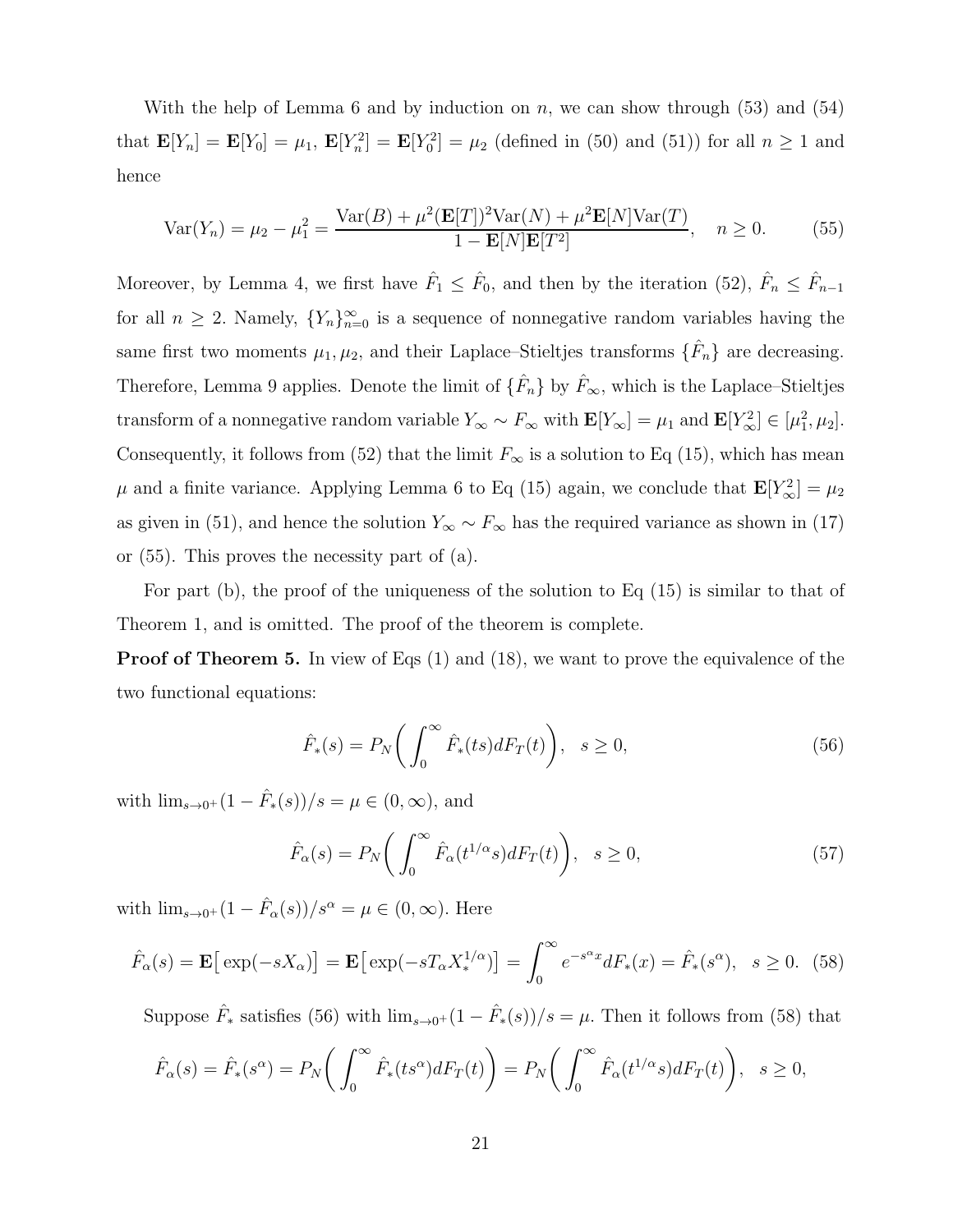and  $\lim_{s\to 0^+}(1-\hat{F}_{\alpha}(s))/s^{\alpha} = \lim_{s\to 0^+}(1-\hat{F}_{*}(s^{\alpha}))/s^{\alpha} = \lim_{s\to 0^+}(1-\hat{F}_{*}(s))/s = \mu$ . This means that (56) implies (57). The converse implication can be proved similarly.

#### 5. Discussions

We have to mention that under the setting of Eq (1), the distributional equation is different from the following one (in which all i.i.d.  $T_i$  are replaced by the same  $T$ ):

$$
X \stackrel{\text{d}}{=} T \sum_{i=1}^{N} X_i. \tag{59}
$$

It is seen that Eq (59) has instead the corresponding functional form

$$
\hat{F}(s) = \int_0^\infty P_N(\hat{F}(ts))dF_T(t) = \int_0^\infty P_N(\mathbf{E}[\exp(-stX)])dF_T(t), \quad s \ge 0,
$$
\n(60)

which is not equal to Eq (2) in general. But when T is degenerate at  $p \in (0,1)$ , Eq (60) also reduces to the Poincaré functional equation (3) as Eq  $(2)$  does. Therefore, Eq  $(60)$  is another generalization of the Poincaré functional equation (3).

The solutions to Eqs (2) and (60) are distinct in general; in fact, the second moments of the distributional solutions are different from each other. More precisely, the second moment of the solution  $X \sim F$  (with mean  $\mu$ ) to Eq (60) is of the form

$$
\mathbf{E}[X^2] = \frac{\mathbf{E}[N(N-1)]\mathbf{E}[T^2]}{1 - \mathbf{E}[N]\mathbf{E}[T^2]} \cdot \mu^2,
$$

which is greater than or equal to that in (32) because  $\mathbf{E}[T^2] \geq (\mathbf{E}[T])^2$ .

It is interesting, however, that the necessary and sufficient conditions for Eq (60) to have exactly one solution with finite variance are the same as those for Eq (2). Namely, we have the following result. The proof is similar to that of Theorem 1 and is omitted.

**Theorem 6.** Under the setting of Theorem 1 with given  $\mu$ , the random variables N and T together satisfy the conditions (6) iff the functional equation (60) has exactly one solution  $F$  with mean  $\mu$  and a finite variance. Moreover, the variance is of the form

$$
Var(X) = \frac{\mathbf{E}[N^2]\mathbf{E}[T^2] - 1}{1 - \mathbf{E}[N]\mathbf{E}[T^2]} \cdot \mu^2
$$

with  $\mathbf{E}[N]=1/\mathbf{E}[T].$ 

Theorem 5 about Eq (1) has a parallel result for Eq (59), which extends both Theorems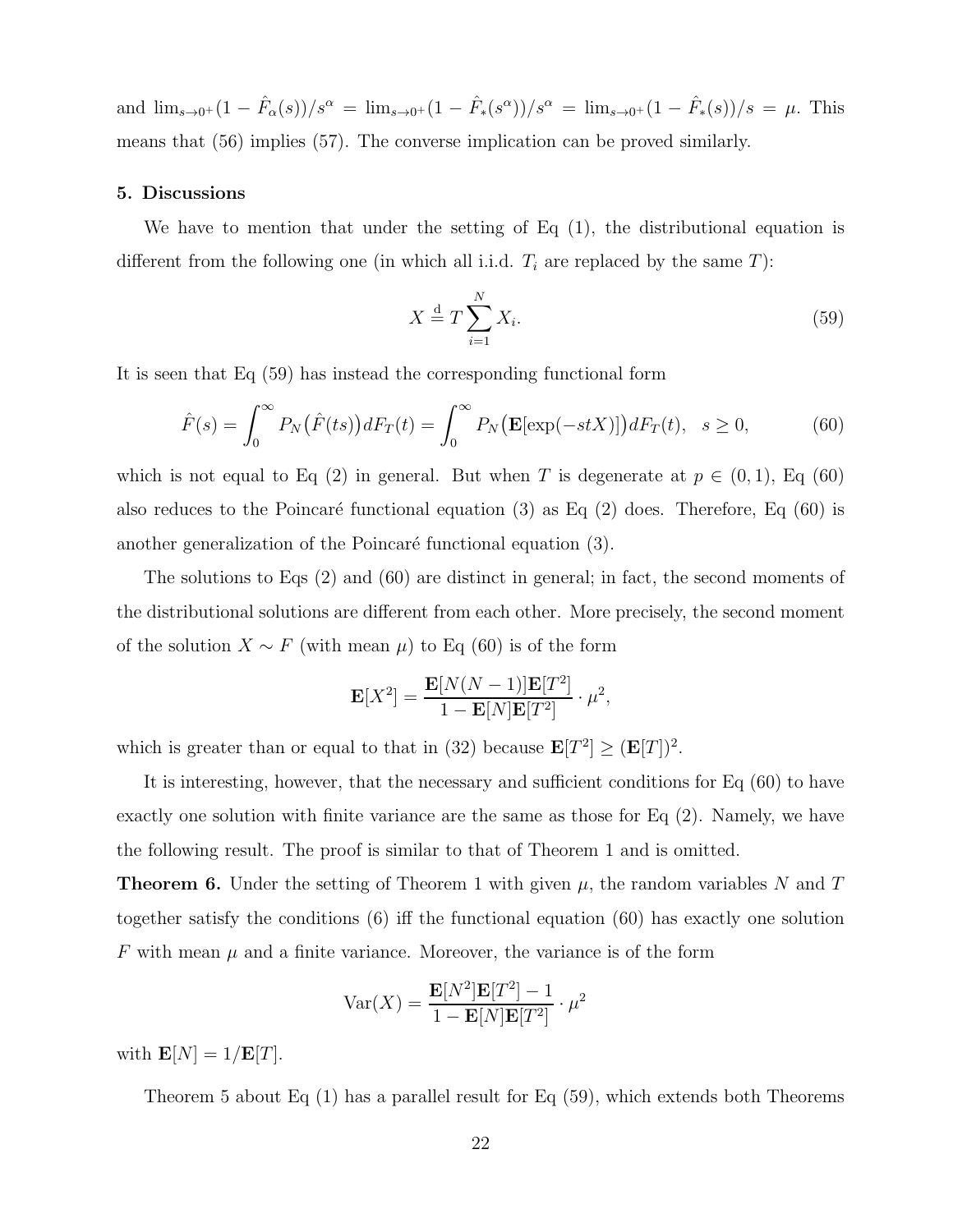1 and 2 of Hu and Cheng (2012). In this regard, see also Hu and Lin (2001), Section 4, for characterizations of the so-called semi-Mittag-Leffler distributions.

Analogously, Eq (14) is different from the following:

$$
X \stackrel{\text{d}}{=} B + T \sum_{i=1}^{N} X_i,
$$

which has the corresponding functional form

$$
\hat{F}(s) = \hat{F}_B(s) \cdot \int_0^\infty P_N(\hat{F}(ts))dF_T(t)
$$
\n
$$
= \hat{F}_B(s) \cdot \int_0^\infty P_N(\mathbf{E}[\exp(-stX)])dF_T(t), \quad s \ge 0.
$$
\n(61)

For this case, we have the next result analogous to Theorem 4. The proof is also omitted.

Theorem 7. Under the setting of Theorem 4, the following statements are true.

(a) The random variables  $B, N$  and T together satisfy the conditions (16) iff the functional equation (61) has one solution F with mean  $\mu$  and a finite variance. Moreover, the variance is of the form

$$
Var(X) = \frac{Var(B) + \mathbf{E}[B](2\mu - \mathbf{E}[B]) + (\mathbf{E}[N^2]\mathbf{E}[T^2] - 1)\mu^2}{1 - \mathbf{E}[N]\mathbf{E}[T^2]}
$$

with  $\mu = \mathbf{E}[B]/(1 - \mathbf{E}[N]\mathbf{E}[T]).$ 

(b) If, in addition to (16),  $\mathbf{E}[T^2] < \mathbf{E}[T]$ , then the solution F to Eq (61) with given mean is unique.

Finally, we remark that two different distributional equations may be transferred to the same functional form which of course leads to the same distributional solution. This means that a probability distribution may have several kinds of characteristic properties.

### References

- Azlarov, T. A. and Volodin, N. A. (1986). Characterization Problems Associated with the Exponential Distribution. Springer, New York.
- Eckberg, A. E. Jr. (1977). Sharp bounds on Laplace–Stieltjes transforms, with applications to various queueing problems. Math. Oper. Res., 2, 135–142.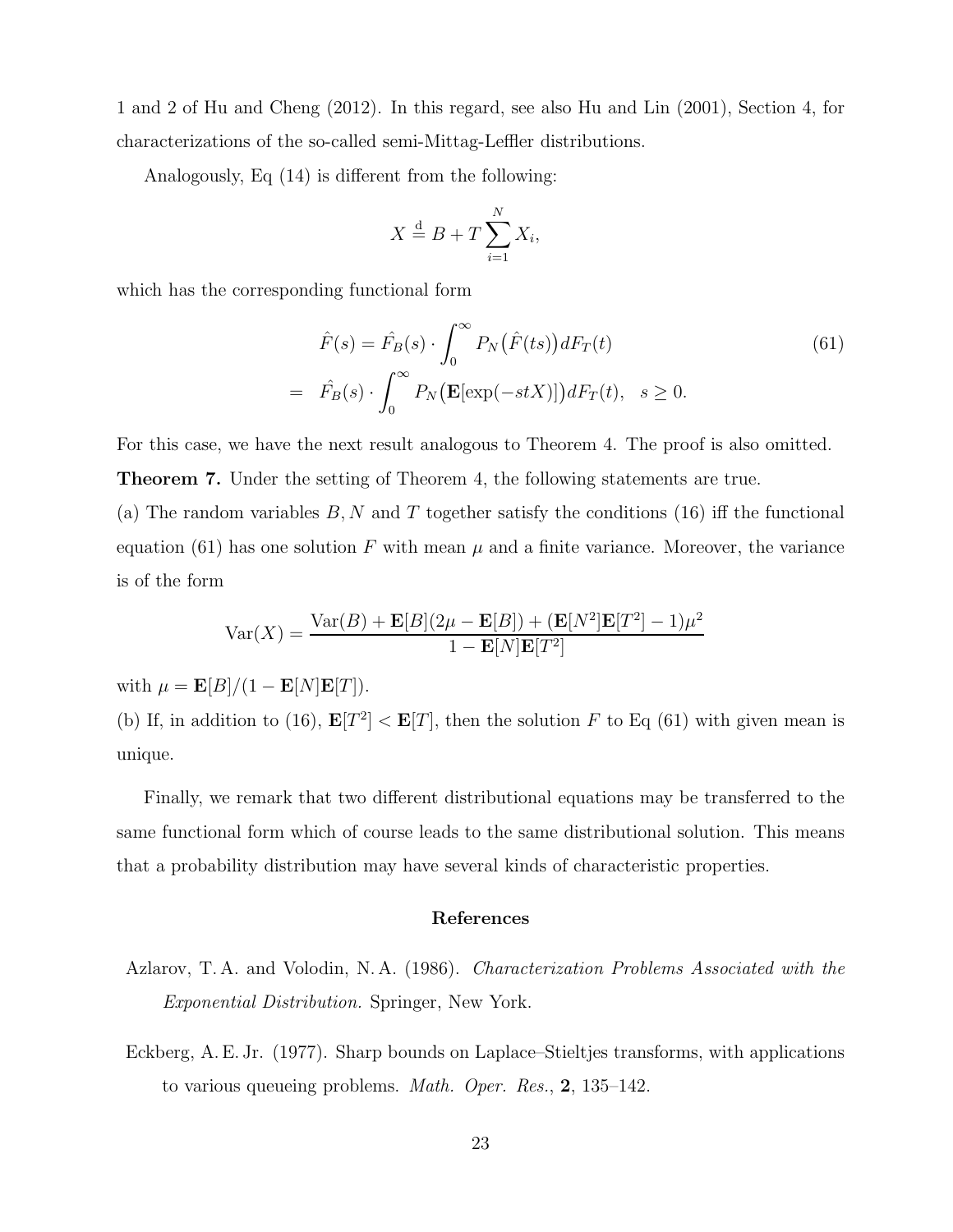- Feller, W. (1971). An Introduction to Probability Theory and its Applications, Vol. 2, 2nd edn. Wiley, New York.
- Guljaš, B., Pearce, C. E. M. and Pečarić, J. (1998). Jensen's inequality for distributions possessing higher moments, with application to sharp bounds for Laplace–Stieltjes transforms. J. Austral. Math. Soc., Ser. B,  $40, 80-85$ .
- Harkness, W. L. and Shantaram, R. (1969). Convergence of a sequence of transformations of distribution functions. Pacific J. Math., 31, 403–415.
- Hu, C.-Y. and Cheng, T.-L. (2012). A characterization of distributions by random summation. Taiwanese J. Math., 16, 1245–1264.
- Hu, C.-Y. and Lin, G. D. (2001). On the geometric compounding model with applications. Probab. Math. Statist., 21, 135–147.
- Hu, C.-Y. and Lin, G. D. (2008). Some inequalities for Laplace transforms. J. Math. Anal. Appl., 340, 675–686.
- Hu, C.-Y. and Lin, G. D. (2018). Characterizations of the logistic and related distributions. J. Math. Anal. Appl., 463, 79–92.
- Lin, G. D. (1993). Characterizations of the exponential distribution via the blocking time in a queueing system. Statist. Sinica, 3, 577–581.
- Lin, G. D. (1994). Characterizations of the Laplace and related distributions via geometric compound. Sankhyā, Ser. A,  $56$ , 1–9.
- Lin, G. D. (1998). Characterizations of the  $\mathcal{L}\text{-class}$  of life distributions. Statist. Probab. Lett., **40**, 259–266.
- Lin, G. D. (2003). Characterizations of the exponential distribution via the residual lifetime.  $Sankhy\bar{a}$ , Ser. A, **65**, 249–258.